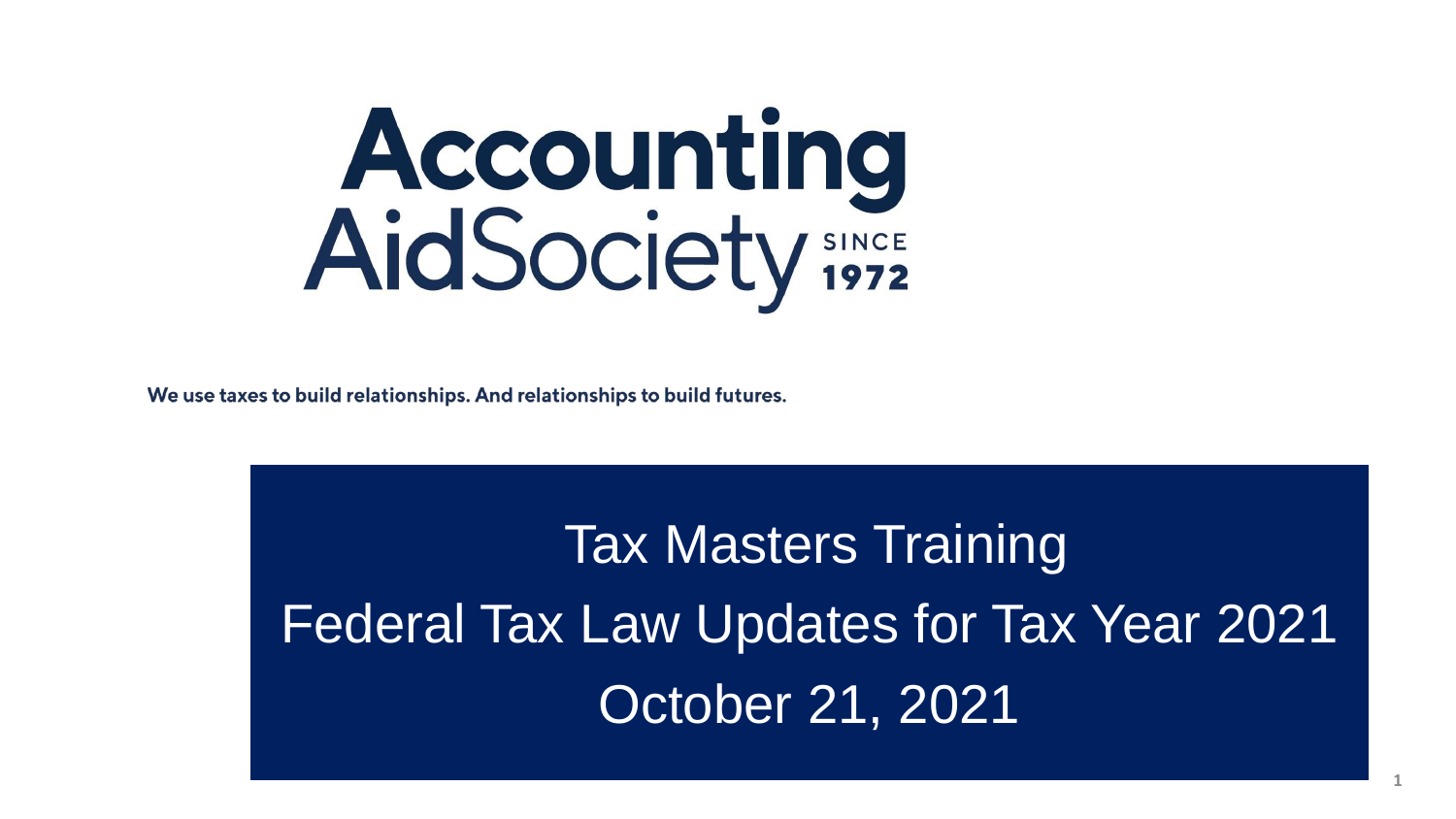#### **CONTENTS**

- Tax Form Changes
- **Economic Impact Payment and Recovery Rebate Credit**
- Child and Dependent Care Credit
- **Earned Income Credit**
- Child Tax Credit
- Credit for Other Dependents
- **Other Updates**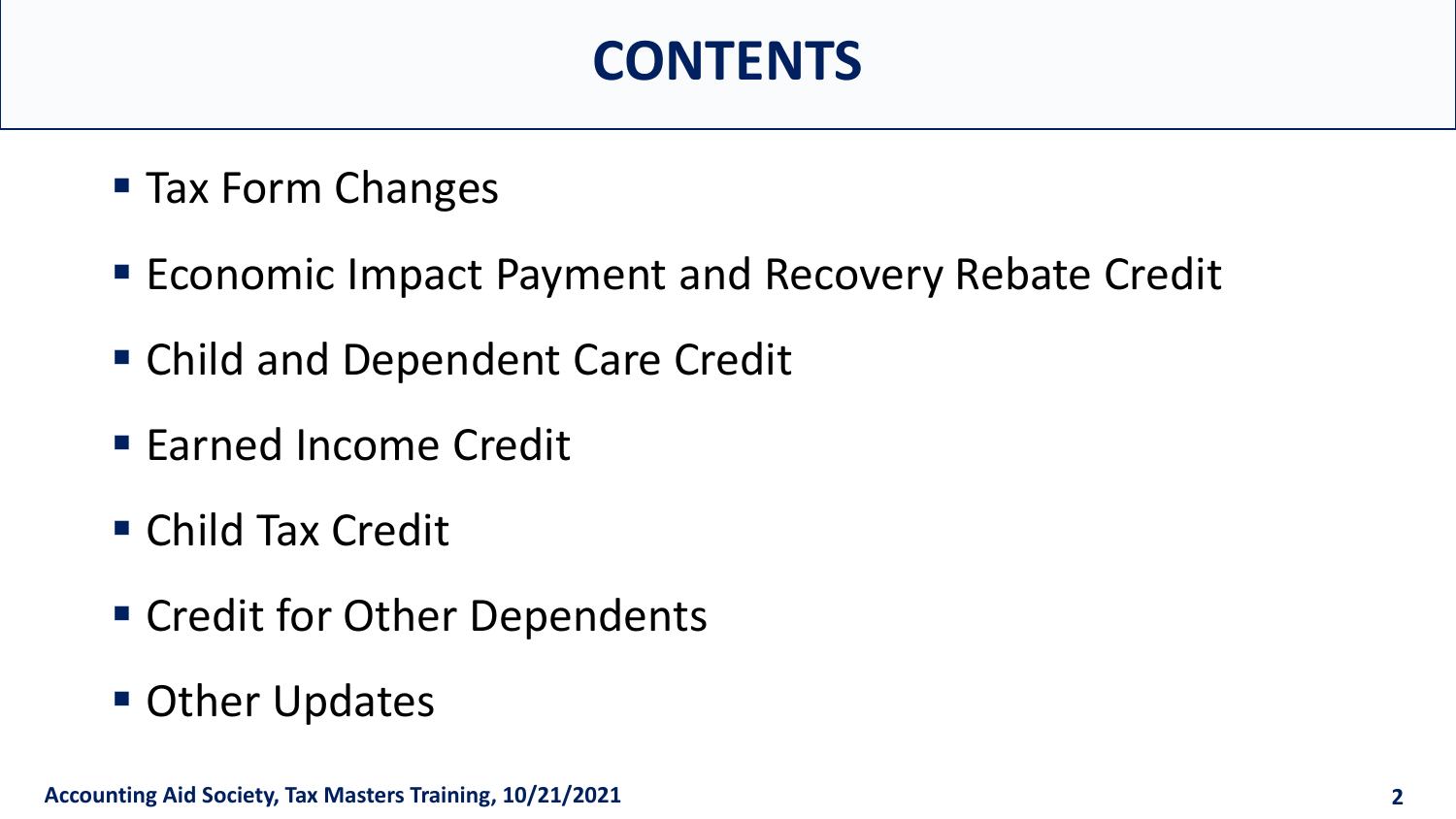# **TAX FORM CHANGES**

**Accounting Aid Society, Tax Masters Training, 10/21/2021 3**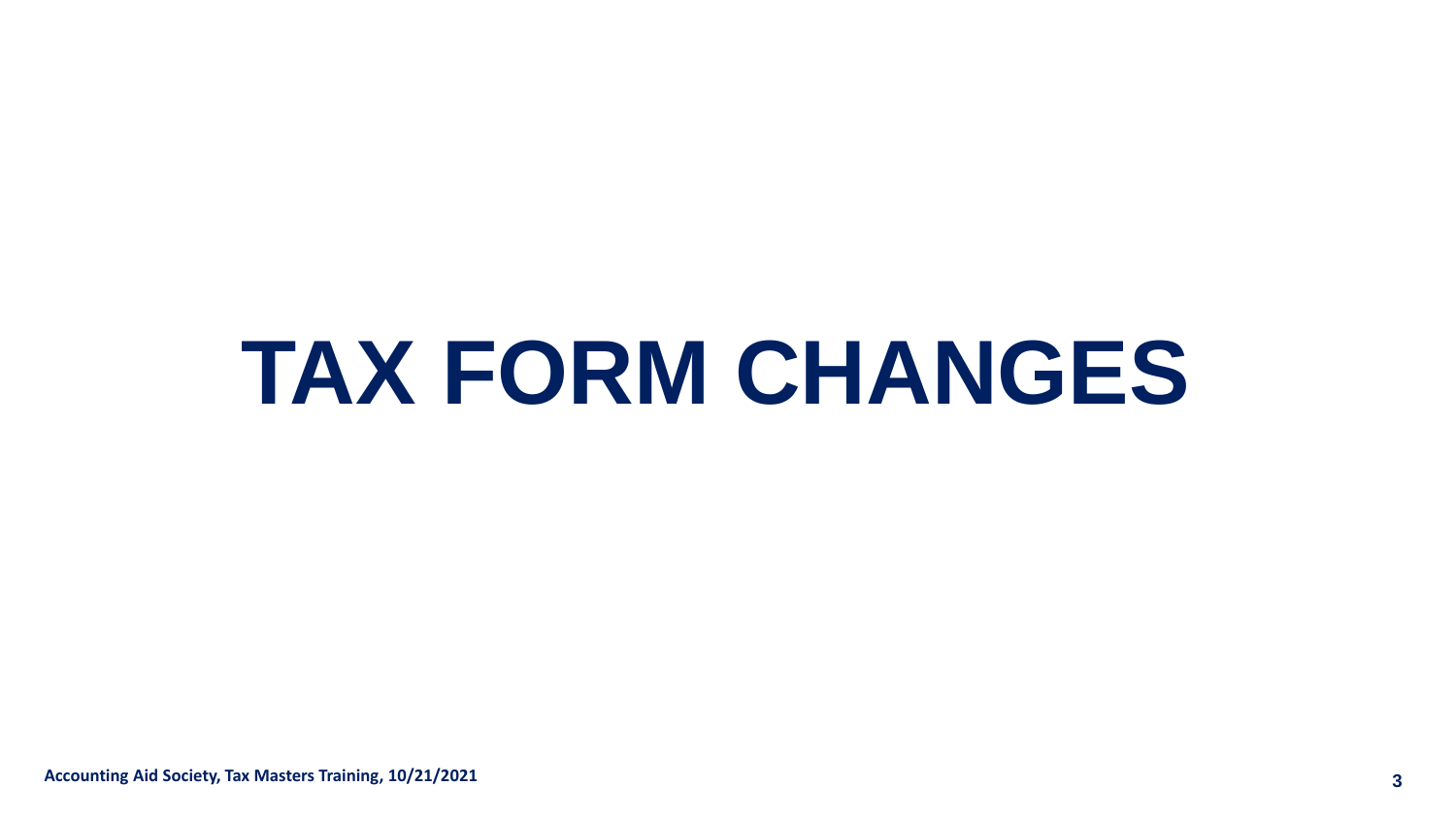#### **Tax Form Changes**

- o Form 1040, U.S. Individual Income Tax Return
- $\circ$  Schedules 1 3 (Form 1040)
- o Form 2441, Child and Dependent Care Expenses
- o Schedule EIC, Earned Income Credit
- o Form 8379, Injured Spouse Allocation
	- Line for exemptions was removed and lines for nonrefundable and refundable credits were added
- o Schedule 8812, Credits for Qualifying Children and Other Dependents
- o Form 1099-MISC
	- Has been renamed to Miscellaneous Information (from Miscellaneous Income)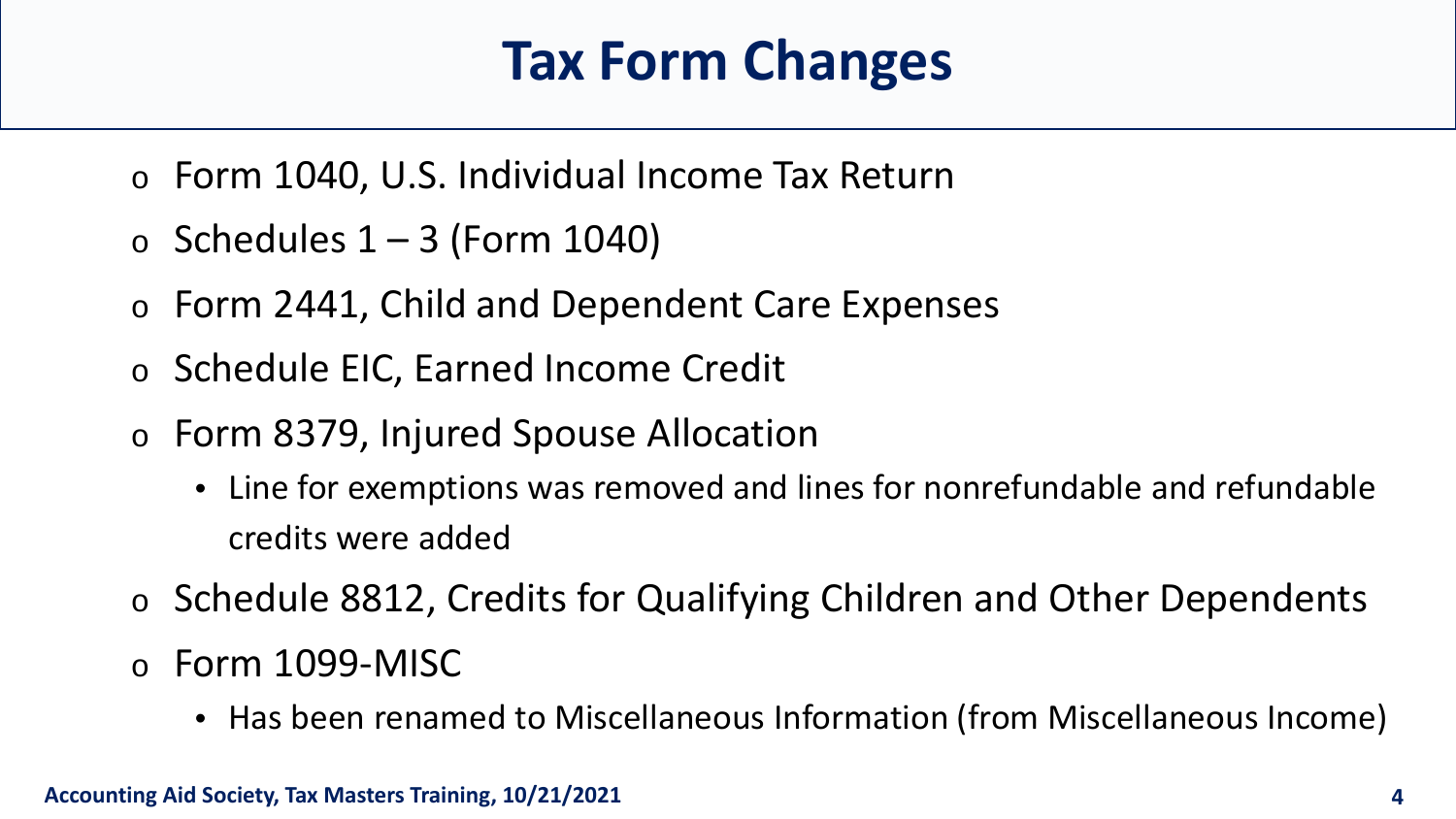#### **Tax Form Changes (continued)**

- Included in the handouts are some of the 2021 draft tax forms
- Draft tax forms available at [www.irs.gov/draftforms](http://www.irs.gov/draftforms)
- As of 10/19/21, the instructions for most of the 2021 draft forms we will be discussing were not available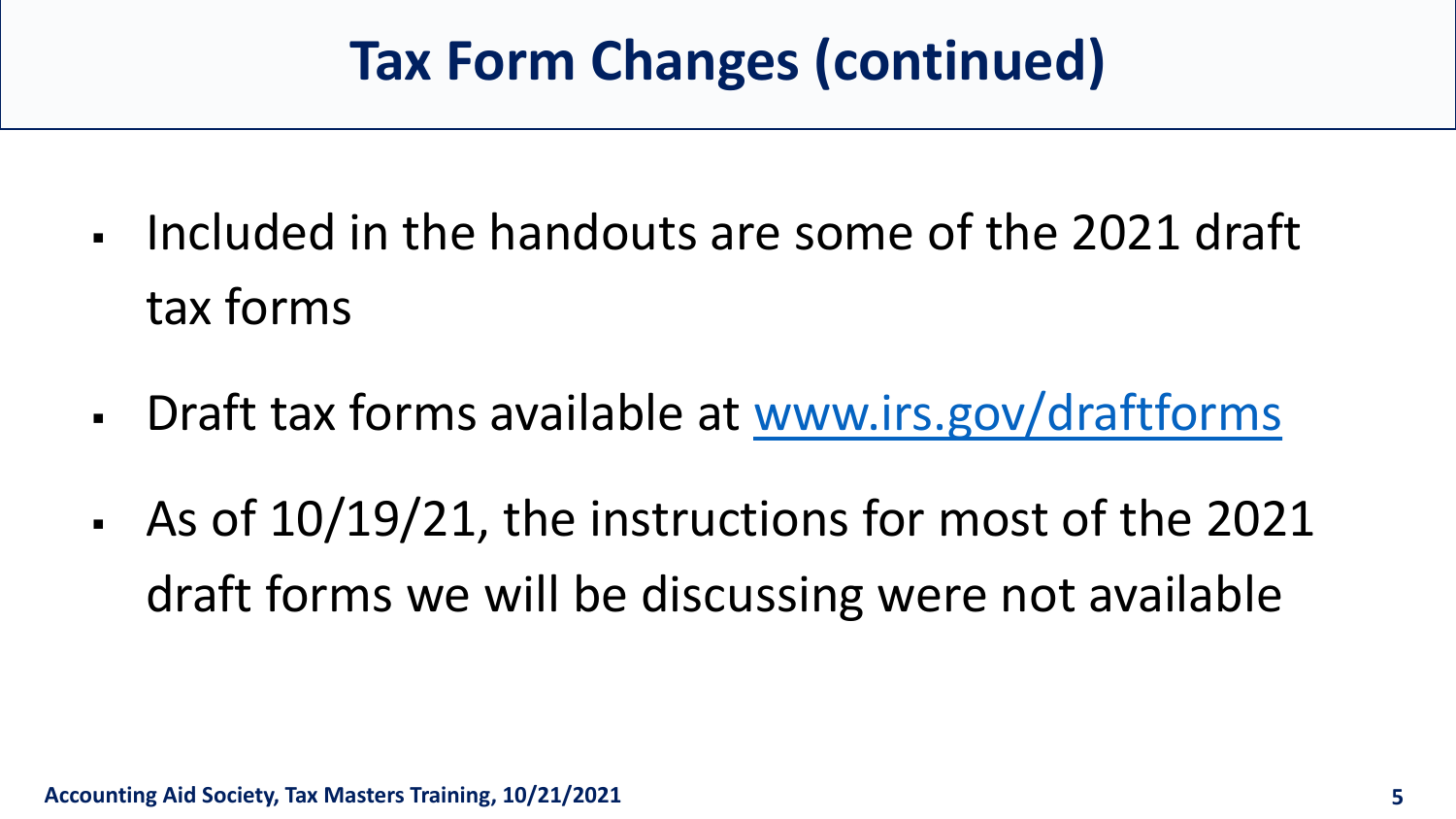#### **2021 Tax Form Changes – Form 1040**

- **Line 12b – Deduction for charitable contributions for those who take the standard deduction** was modified
	- Now a below-the-line deduction; it does not reduce adjusted gross income (as it did in 2020)
	- For taxpayers who don't itemize and who make cash contributions in 2021:
		- o Married couples filing a joint return may deduct up to \$600. All other filers are limited to \$300.
		- o This amount is in addition to their standard deduction
		- o Contributions must be made to a qualified organization; see Publication 526
		- o (Note: For tax year 2020, the deduction is up to \$300 for Single, Head of Household, Married Filing Jointly, and Qualifying Widow(er) filers. Married Filing Separately 2020 filers are limited to \$150.)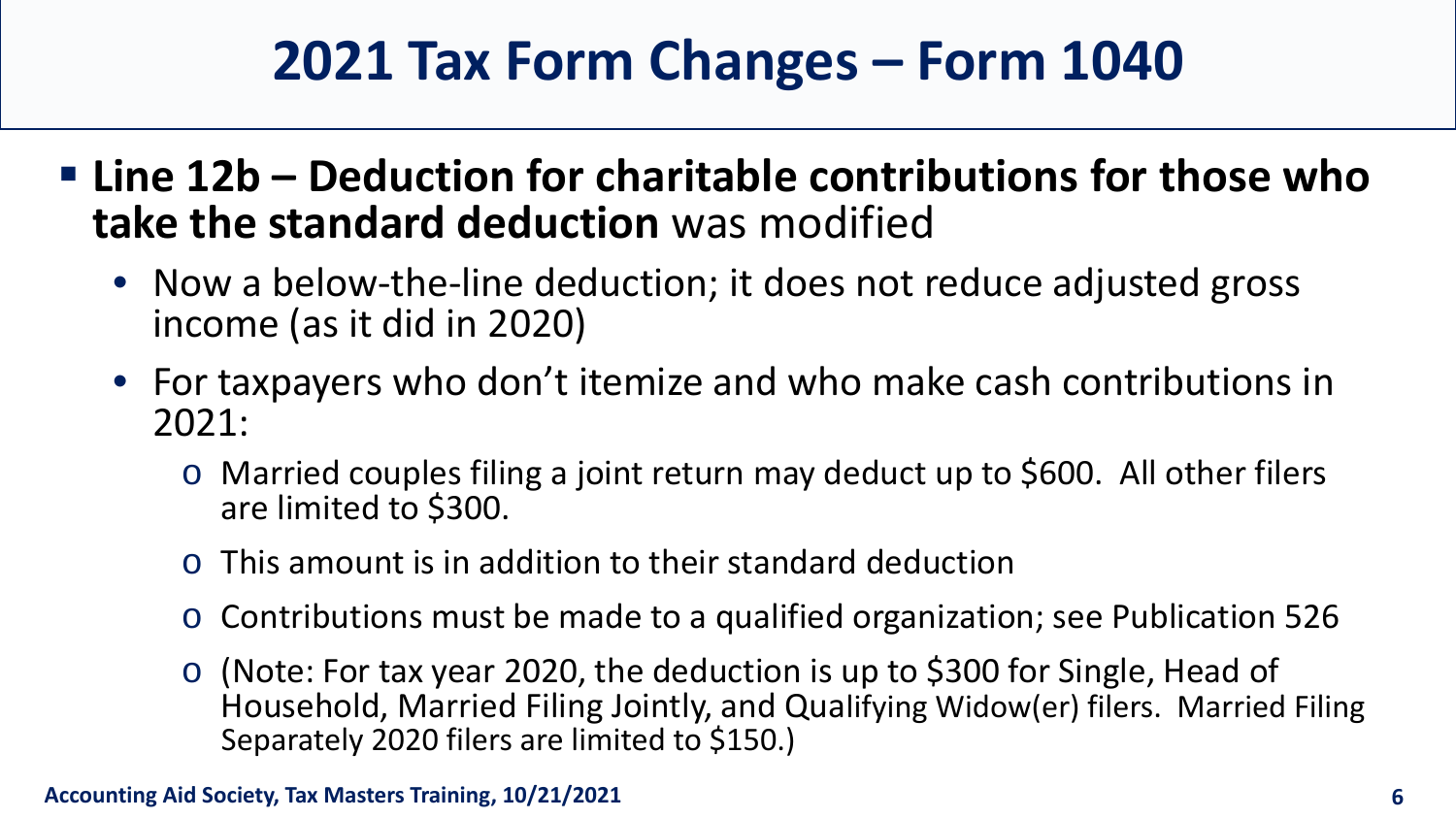#### **2021 Tax Form Changes – Form 1040**

- **Line 27a**, Earned income credit New question and new lines 27b and 27c (These will be covered later in the presentation.)
	- New question and checkbox under **Line 27a**: "Check here if you had not reached the age of 19 by December 31, 2021, and satisfy all other requirements for claiming the EIC (see instructions)." This question allows qualified former foster youth and qualified homeless youth to self identify.
	- **Line 27b, Nontaxable combat pay election**
	- **Line 27c**, Prior year (2019) earned income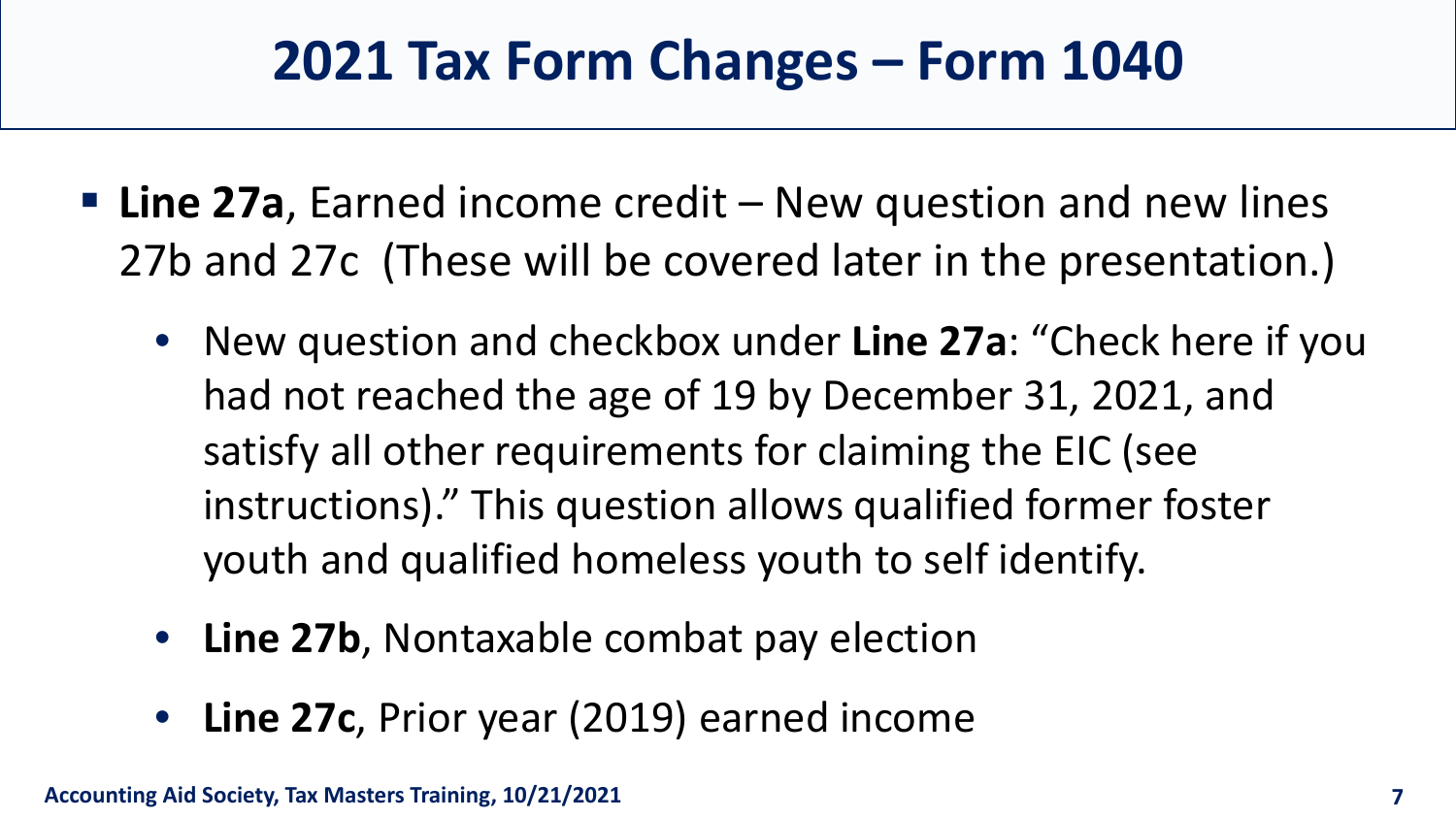#### **2021 Tax Form Changes Schedules 1 through 3 (Form 1040)**

**Schedules 1 through 3** have all been **revised to two pages:**

- **Schedule 1, Additional Income and Adjustments to Income**
	- Includes additional lines 8a through 8z to accommodate specific items of other income
	- New lines 24a-24z are added for listing other adjustments
	- The total from total from Part I, Additional Income, flows to line 8 of Form 1040
	- The total from Part II, Adjustments to Income, flows to line 10 of Form 1040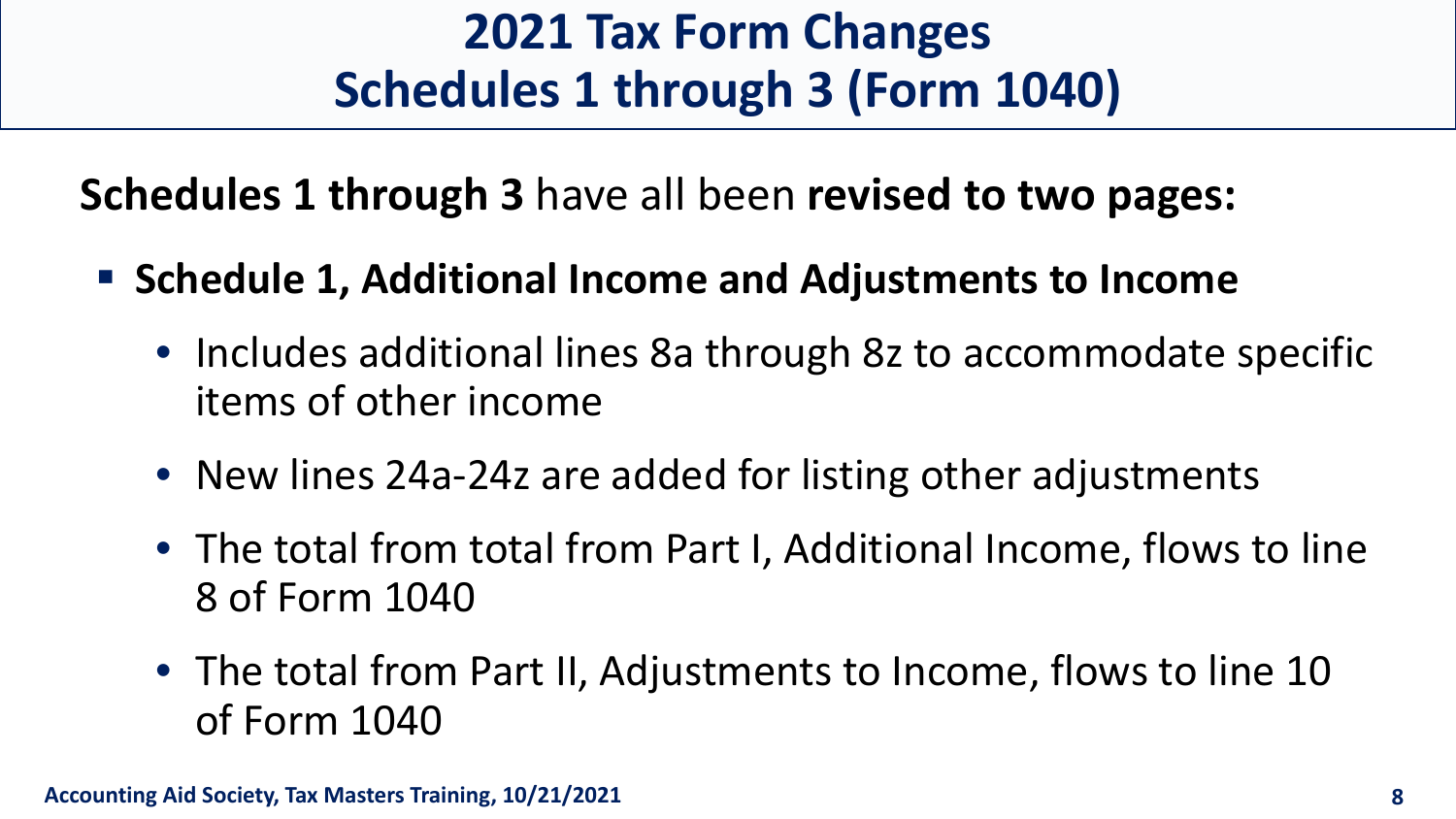#### **2021 Tax Form Changes Schedules 1 through 3 (Form 1040)**

**Schedules 1 through 3** have all been **revised to two pages** (continued)**:**

#### **Schedule 2, Additional Taxes**

- Former lines 5 and 8 are revised so that, to the extent possible, each additional tax has a separate line and entry space rather than a checkbox
- New lines were added to minimize write-ins (see page 2)
- Line 19 was added for additional tax from Schedule 8812, Credits for Qualifying Children and Other Dependents
- Amounts from Schedule 2 flow to line 17 and to line 23 of Form 1040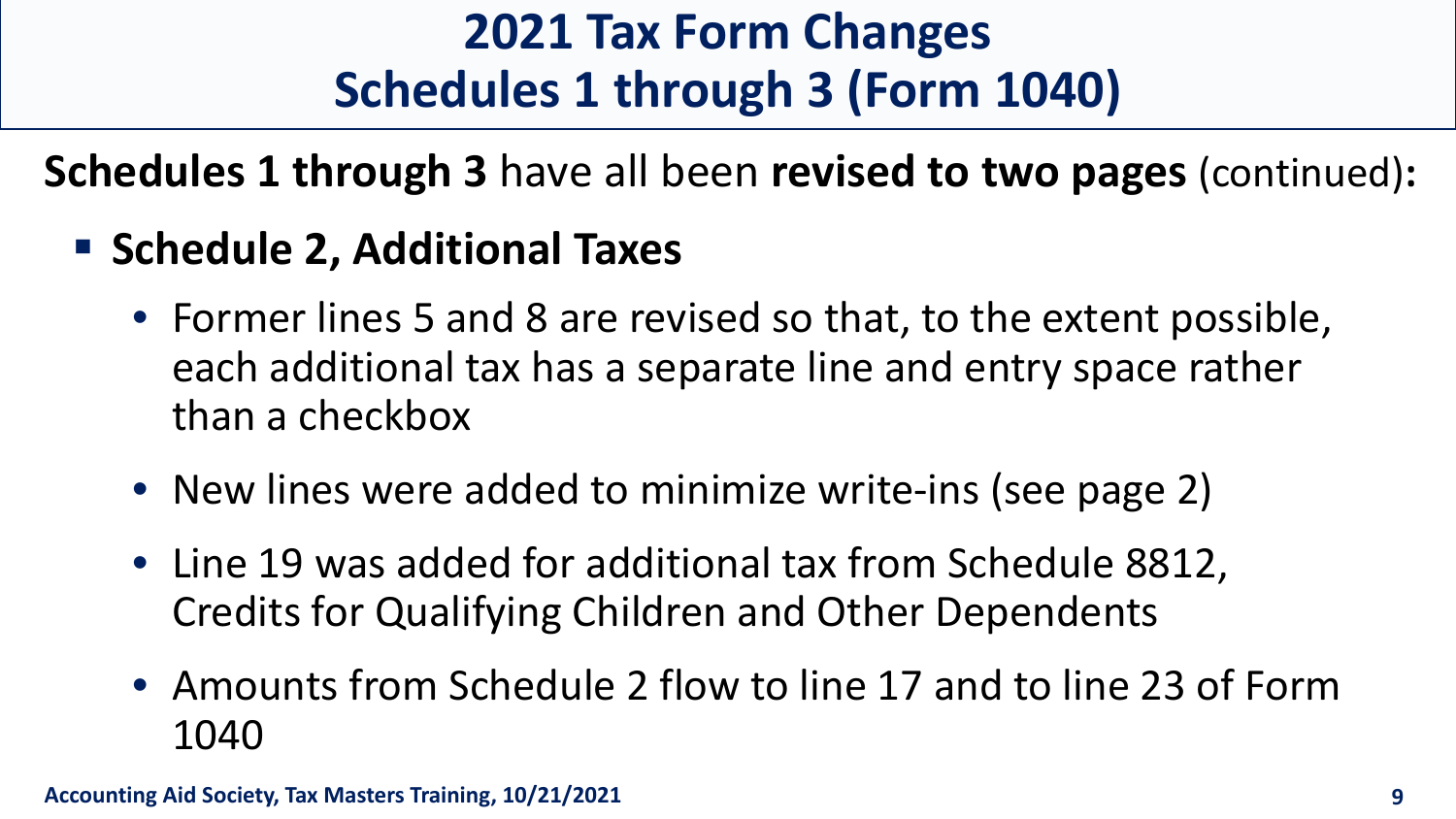#### **2021 Tax Form Changes Schedules 1 through 3 (Form 1040)**

**Schedules 1 through 3** have all been **revised to two pages** (continued)**:**

- **F** Schedule 3, Additional Credits and Payments
	- Includes additional lines to replace checkboxes and space for write-in credits
	- New line 13g added for the refundable portion of the child and dependent care credit expenses from Form 2441, line 10
	- Line 13b was revised by adding text to clarify that it is to be used to report qualified sick and family leave credits from Schedule(s) H and Form(s)s 7202 for leave taken before April 1, 2021
	- New line 13h added to report qualified sick and family leave credits from Form(s) 7202 for leave taken after March 31, 2021
	- The total from Part I, Nonrefundable Credits, flows to line 20 of Form 1040
	- The total from Part II, Other Payments and Refundable Credits, flows to line 31 of Form 1040

**Accounting Aid Society, Tax Masters Training, 10/21/2021 10**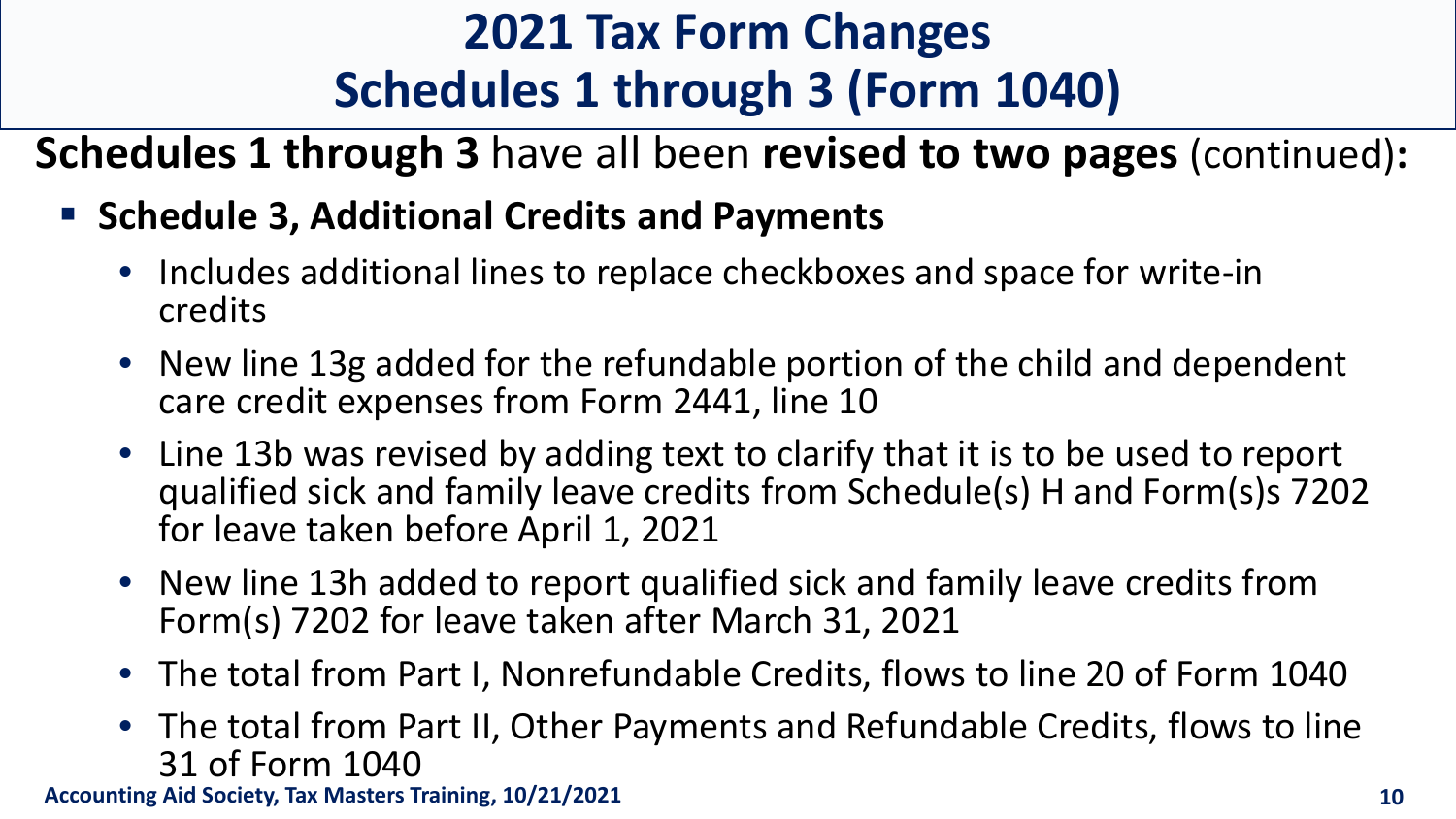#### **2021 Tax Form Changes Form 2441, Child and Dependent Care Expenses**

- **Form 2441, Child and Dependent Care Expenses, contains two new checkboxes located at the top of page 1**
	- Checkbox A: You can't claim a credit for child and dependent care expenses if your filing status is married filing separately unless you meet the requirements listed in the instructions under "Married Persons Filing Separately." If you meet these requirements, check this box
	- Checkbox B: For 2021, your credit for child and dependent care expenses is refundable if you, or your spouse if married filing jointly, had a principal place of abode in the United States for more than one-half of 2021. If you meet these requirements, check this box

NOTE: We'll go over the tax law changes as they apply to Checkbox B later in the presentation.

**Accounting Aid Society, Tax Masters Training, 10/21/2021 11**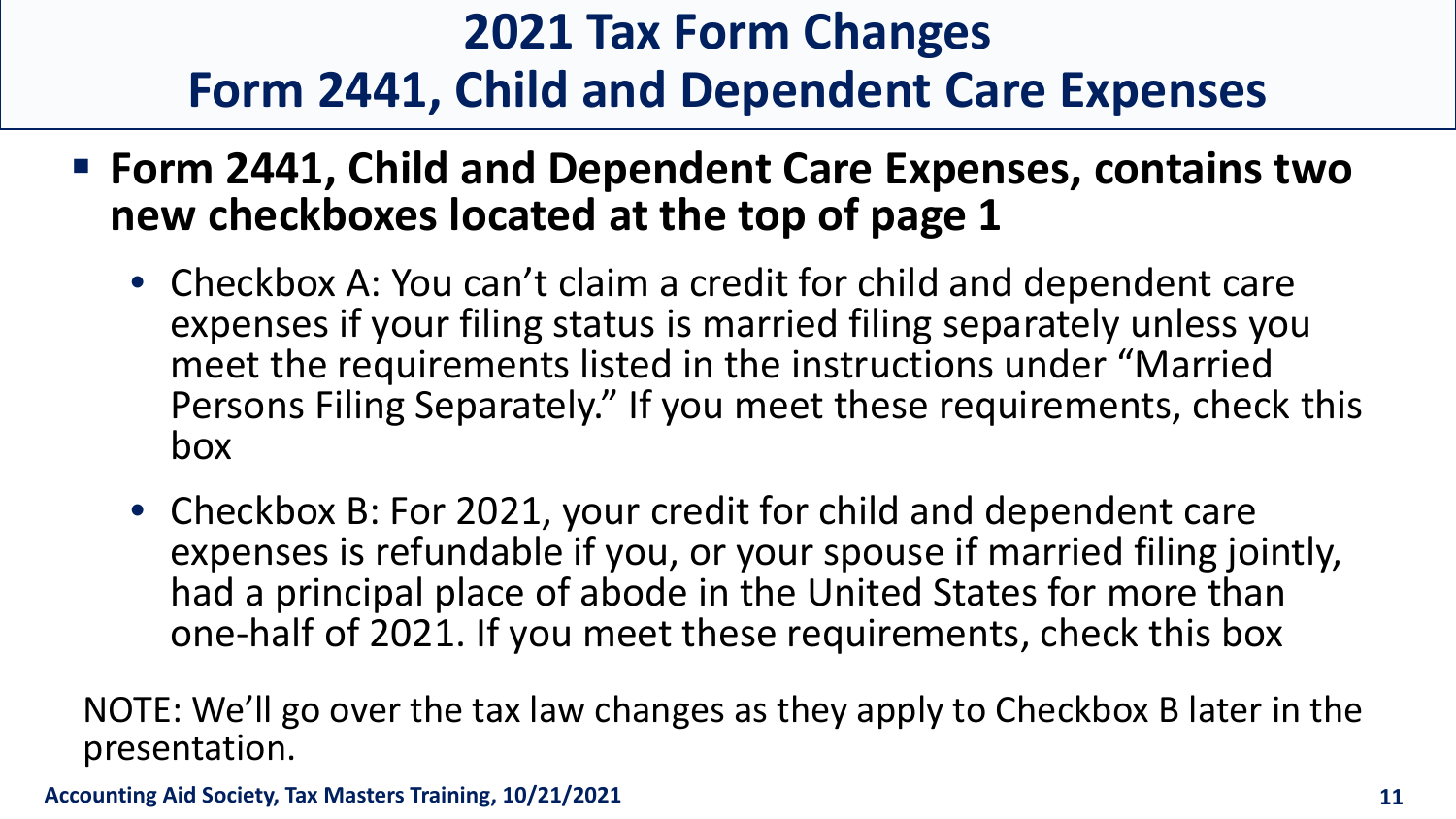#### **2021 Tax Form Changes Schedule EIC, Earned Income Credit**

- **F** Schedule EIC, Earned Income Credit:
	- Added a checkbox (at the top of the schedule) for taxpayers to self-certify that they qualify for the EIC when married filing separately
	- The form also includes the requirements for taxpayers who are married filing separately to qualify for the EIC on page two, under the heading Purpose of Schedule

NOTE: We'll go over the tax law changes for the 2021 earned income credit later in the presentation.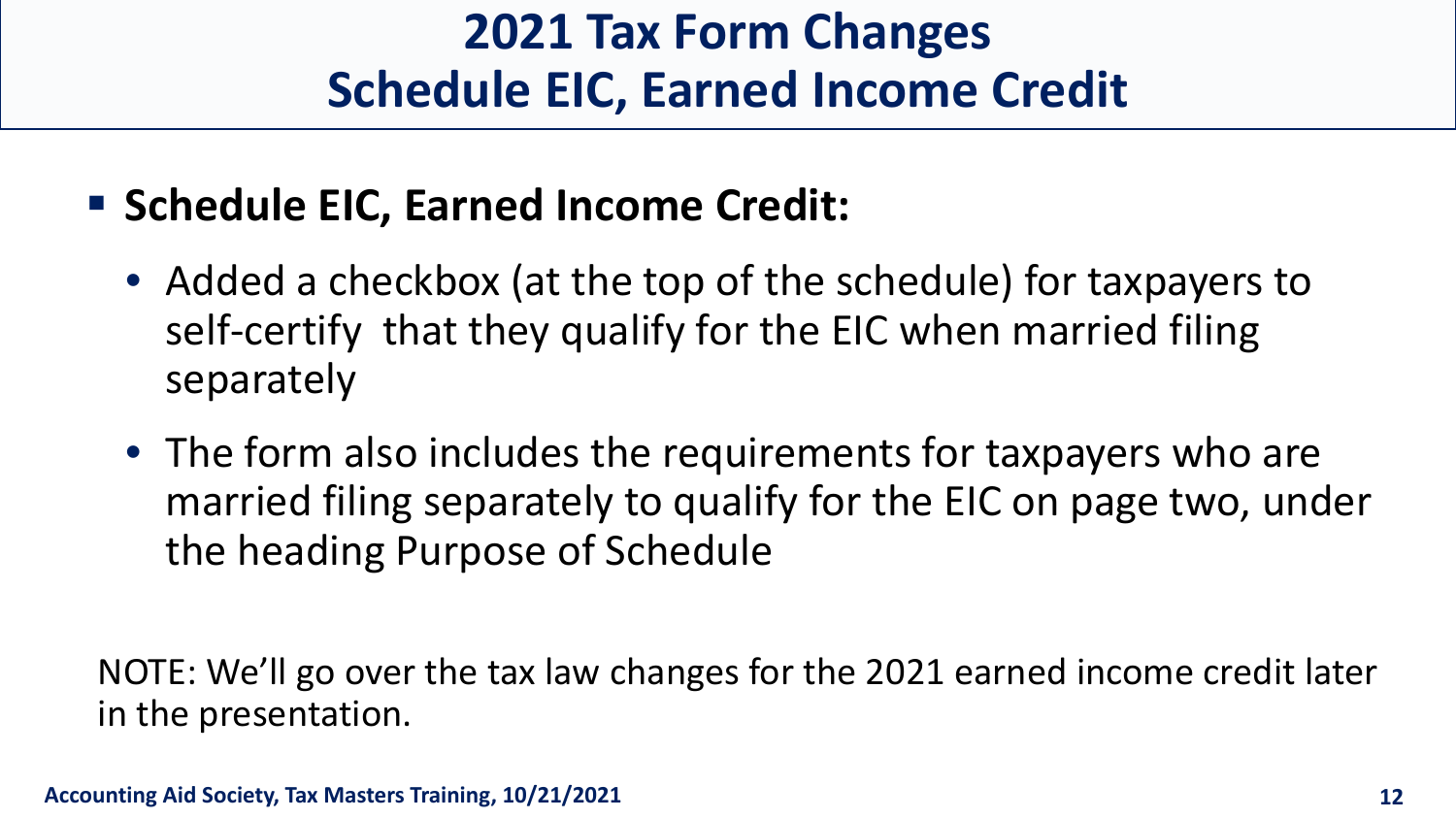#### **2021 Tax Form Changes Schedule 8812, Credits for Qualifying Children and Other Dependents**

#### **Schedule 8812**

- The title has been revised to "*Credits for Qualifying Children and Other Dependents*" from "*Additional Child Tax Credit*"
- Will now be used as a single source, replacing Publication 972, Child Tax Credit, and the child tax credit worksheet in the Form 1040 Instructions
- Will be used to claim the Child Tax Credit (CTC), Credit for Other Dependents, Additional Child Tax Credit, and to reconcile advance payments of the CTC

NOTE: We'll go over the tax law changes for these credits later in the presentation.

**Accounting Aid Society, Tax Masters Training, 10/21/2021 13**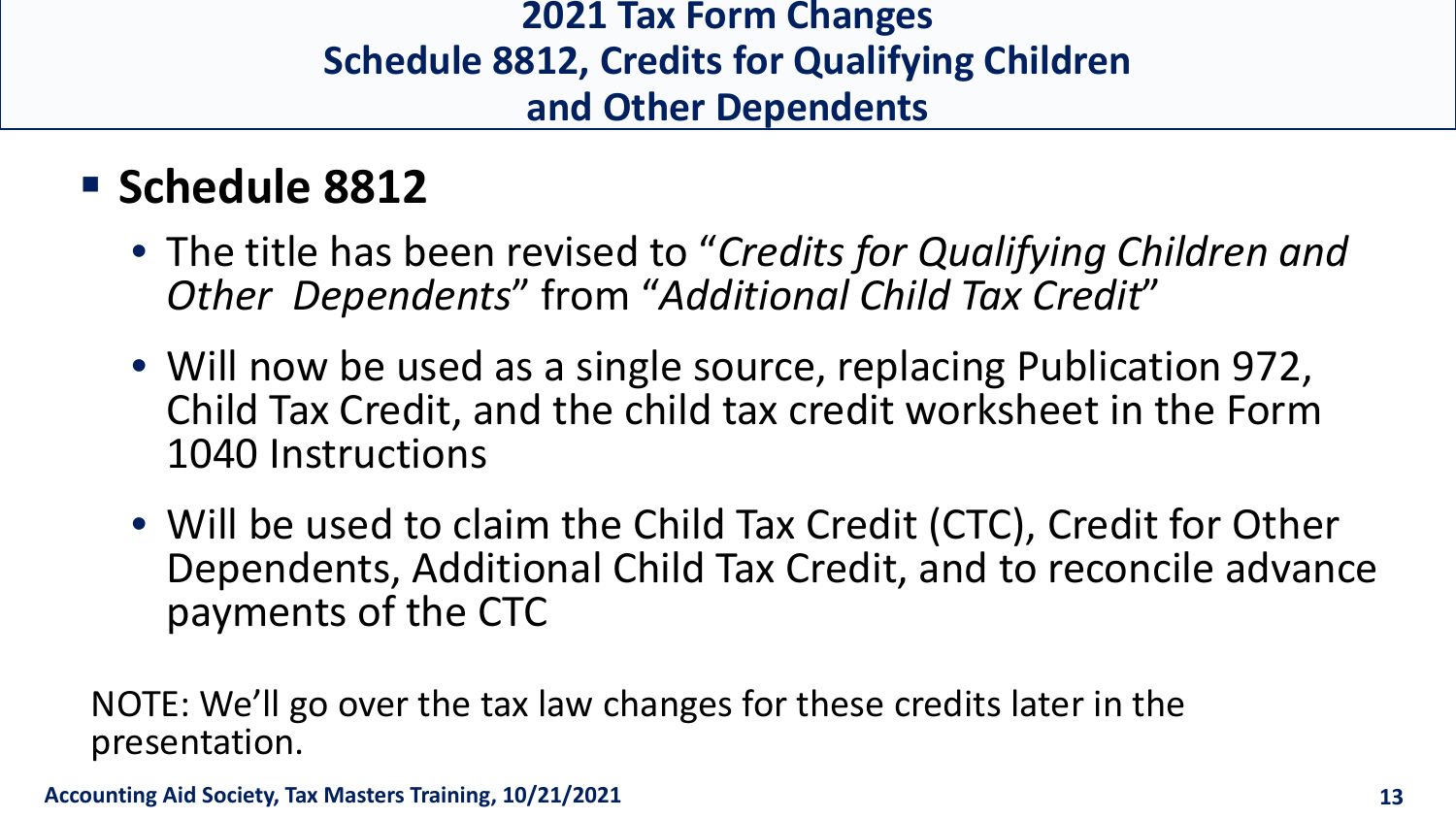# **ECONOMIC IMPACT PAYMENT and RECOVERY REBATE CREDIT**

**Reference Materials used in this section:**

- **Publication 4491, VITA/TCE Volunteer Training Guide**
- **Publication 4012, VITA/TCE Volunteer Resource Guide**
- **FAQs about the Third Economic Impact Payment**
	- https://www.irs.gov/newsroom/questions-and-answers-about- $\Omega$ the-third-economic-impact-payment
- **Publication 5514, What's different about the third Economic Impact Payment**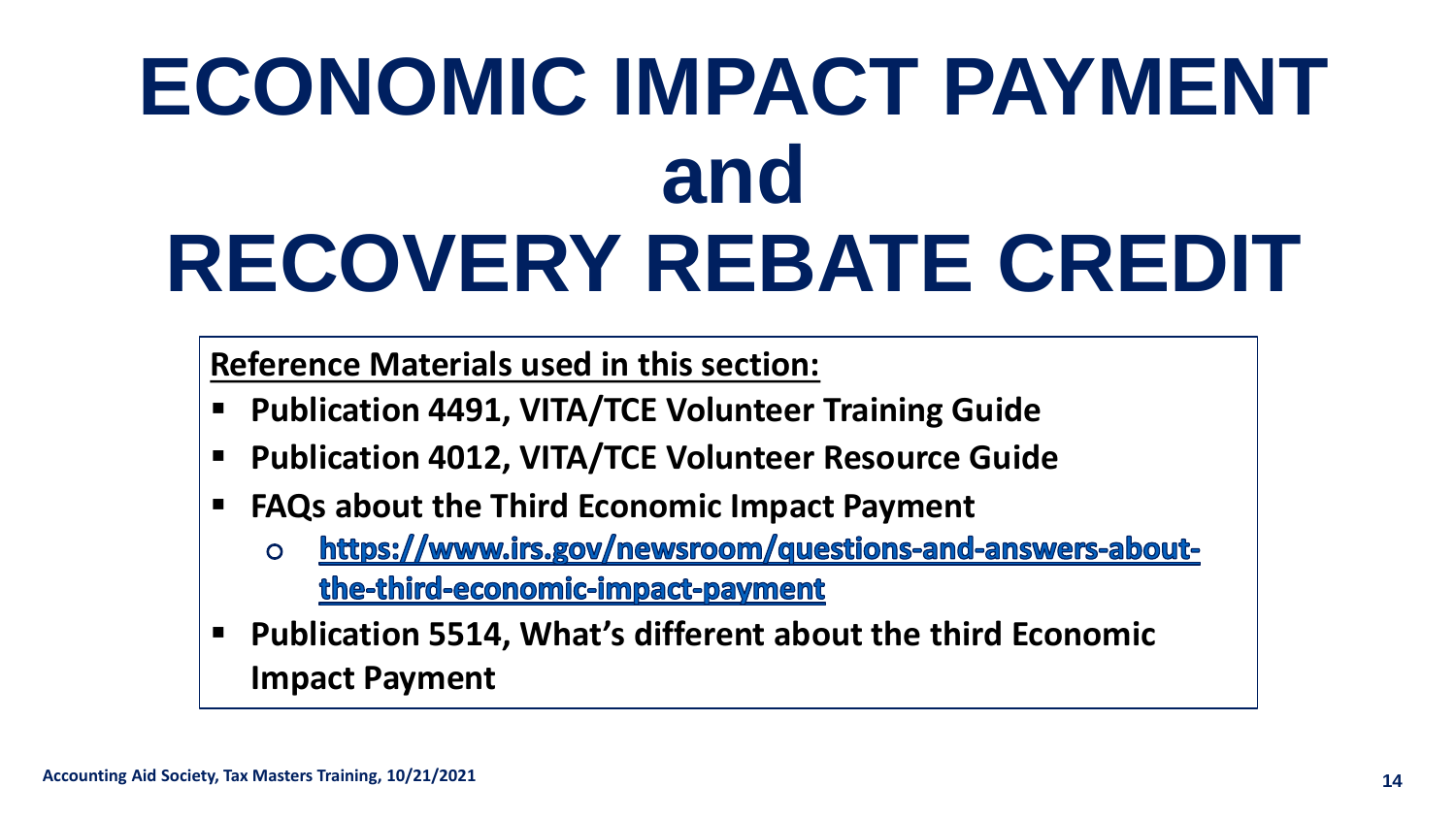#### **Economic Impact Payment and Recovery Rebate Credit**

- **Third Economic Impact Payment (EIP)** An advance payment of the 2021 Recovery Rebate Credit
	- Payment is based on the latest processed return for either 2020 or 2019
	- Up to \$1,400 per eligible individual
	- Plus up to \$1,400 for each qualifying dependent
	- Payments and plus-up payments will continue through the end of 2021
- **Notice 1444-C, Your third Economic Impact Payment** Mailed to those who received a third EIP at the address the IRS has on file for the taxpayer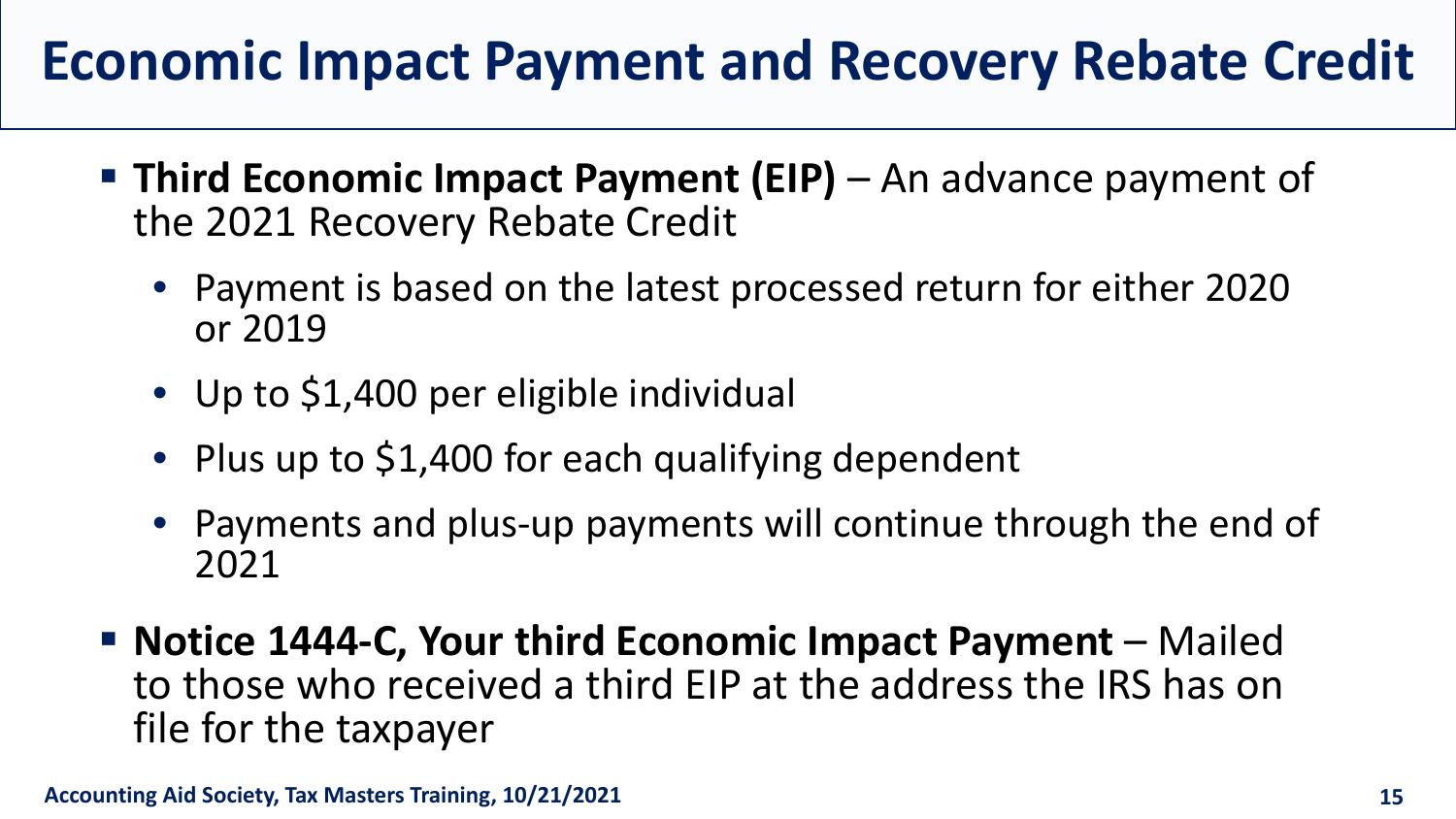#### **Economic Impact Payment and Recovery Rebate Credit Eligibility**

- **Who is Eligible?** Generally, taxpayers who are:
	- U.S. citizens or U.S. resident aliens, if
	- The taxpayer (and spouse if filing a joint return) aren't a dependent of another taxpayer,
	- Have Social Security numbers (SSNs) valid for employment and issued by the due date of the tax return (including an extension to October 15 if taxpayer requested it), and
	- Adjusted gross income (AGI) amounts under the threshold amounts
- **An individual who may be claimed as a dependent on another taxpayer's tax return is not eligible for a payment**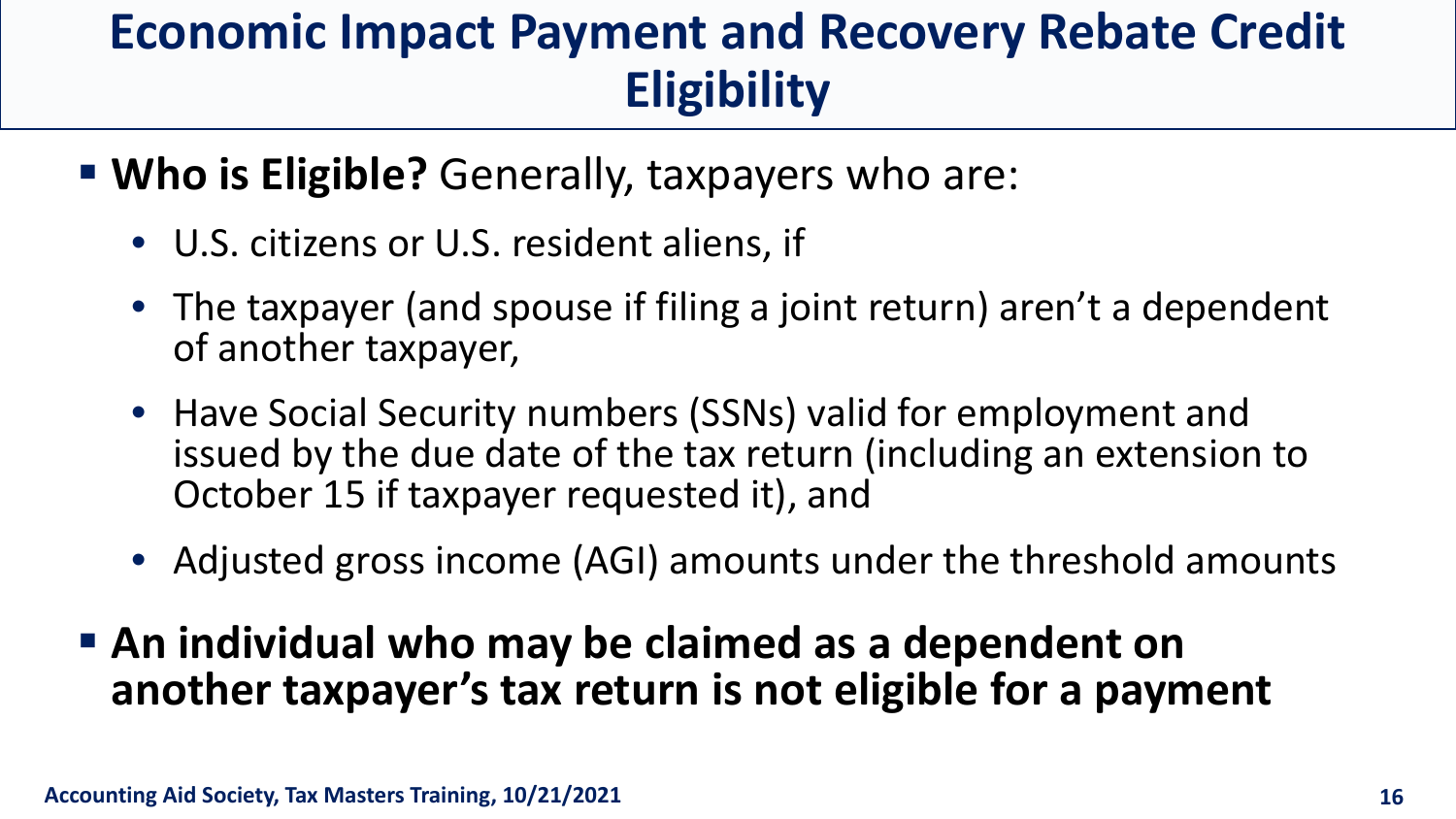#### **Economic Impact Payment and Recovery Rebate Credit Eligibility (continued)**

#### **EXAGE Married Filing Jointly Filers**

- If only one individual has a valid SSN, they will receive payment for the spouse with a valid SSN and payment for each qualifying dependent claimed on the return
- If neither spouse has a valid SSN, taxpayers will only receive payment for each qualifying dependent claimed on the return
- If either spouse is an active member of the U.S. Armed Forces at any time during the taxable year, only one spouse needs to have a valid SSN for the couple to receive up to \$2,800 for themselves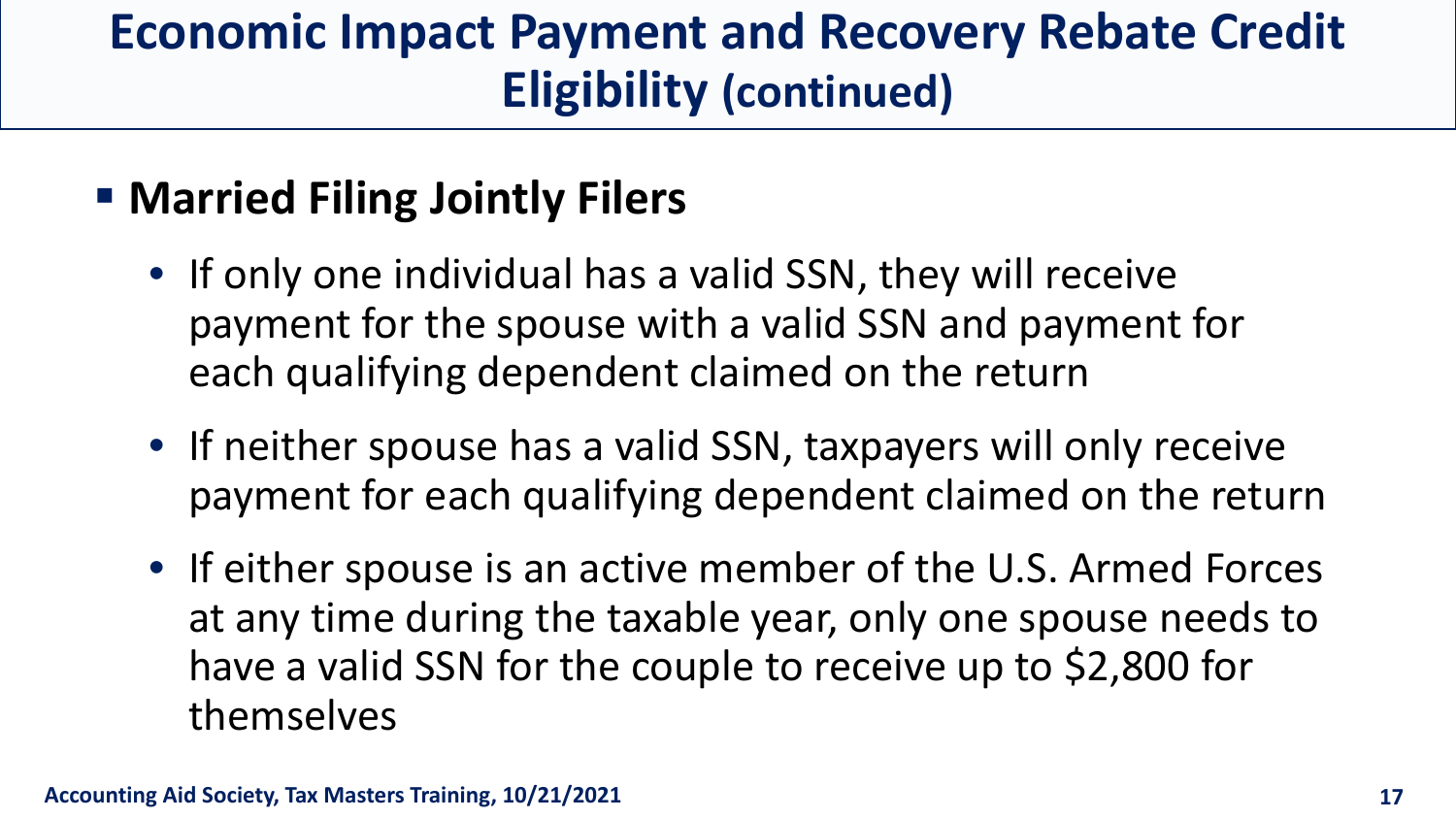#### **Economic Impact Payment and Recovery Rebate Credit Qualifying Dependents**

Qualifying Dependents are:

- Qualifying Children and Qualifying Relatives claimed on the tax return
	- Unlike the first two EIP payments, the third EIP is not limited to children under 17
- Must have an SSN valid for employment or an adoption taxpayer identification number (ATIN)
- A child who has an ITIN is not a qualifying child for this payment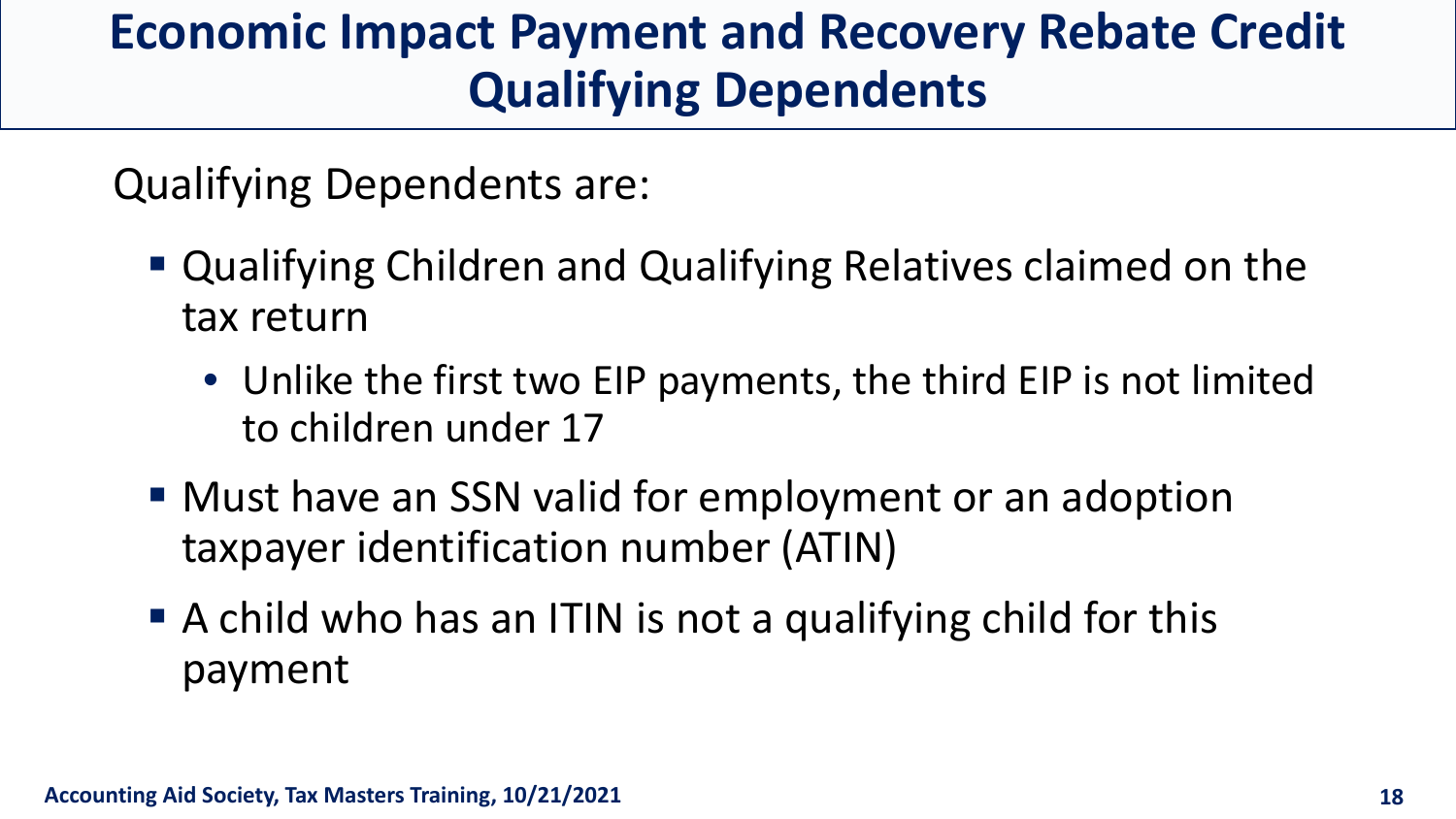#### **Economic Impact Payment and Recovery Rebate Credit Conclusion**

- FAQs about the Third Economic Impact Payment
	- o https://www.irs.gov/newsroom/questions-and-answers-aboutthe-third-economic-impact-payment
- **Eligible individuals who did not receive a third** Economic Impact Payment or did not receive the maximum amount may be eligible to claim the 2021 Recovery Rebate Credit on their 2021 tax return
- **Recovery Rebate Credit is a refundable credit** claimed on line 30 of the draft 2021 Form 1040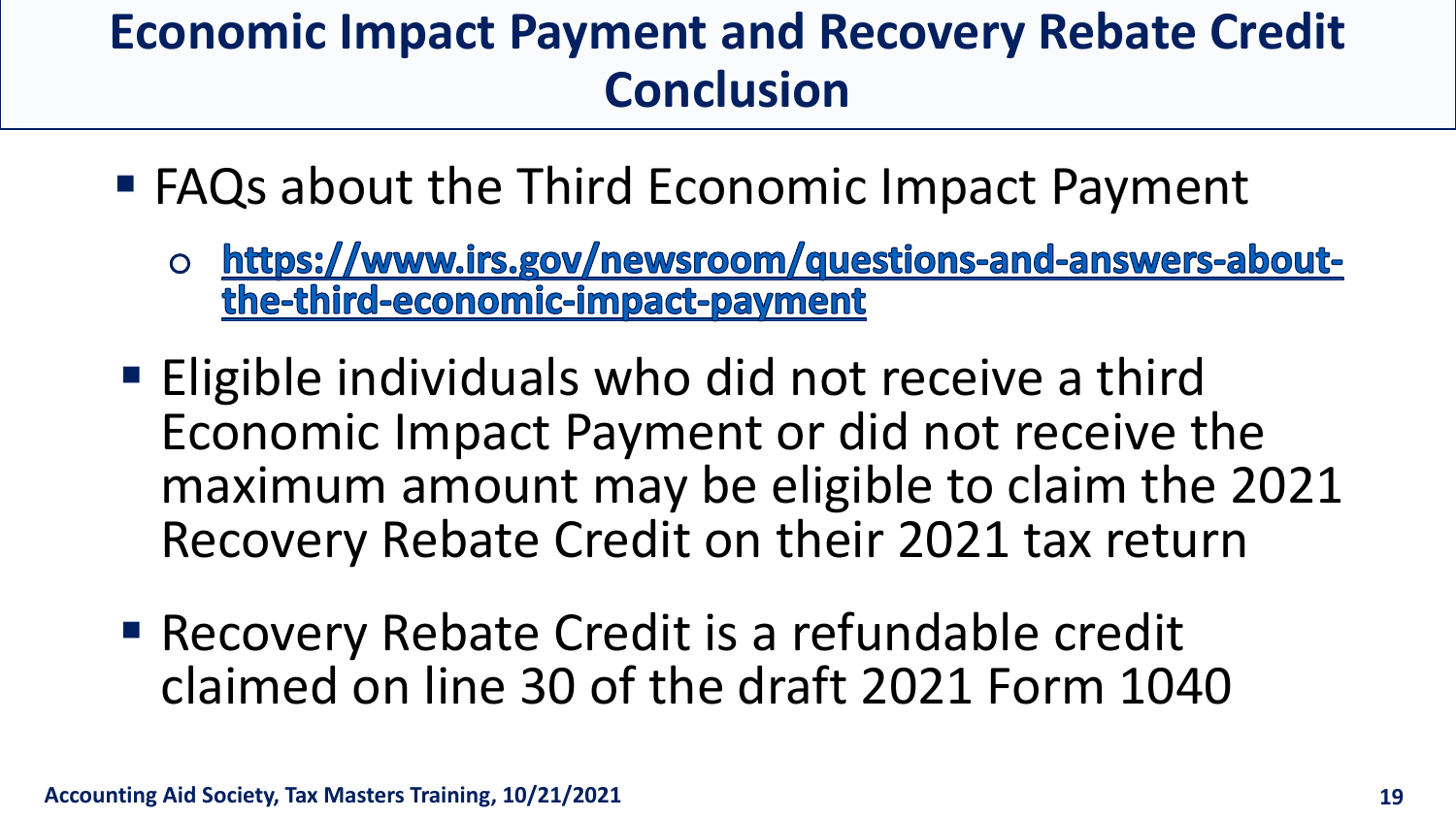## **CHILD AND DEPENDENT CARE CREDIT**

**Accounting Aid Society, Tax Masters Training, 10/21/2021 20**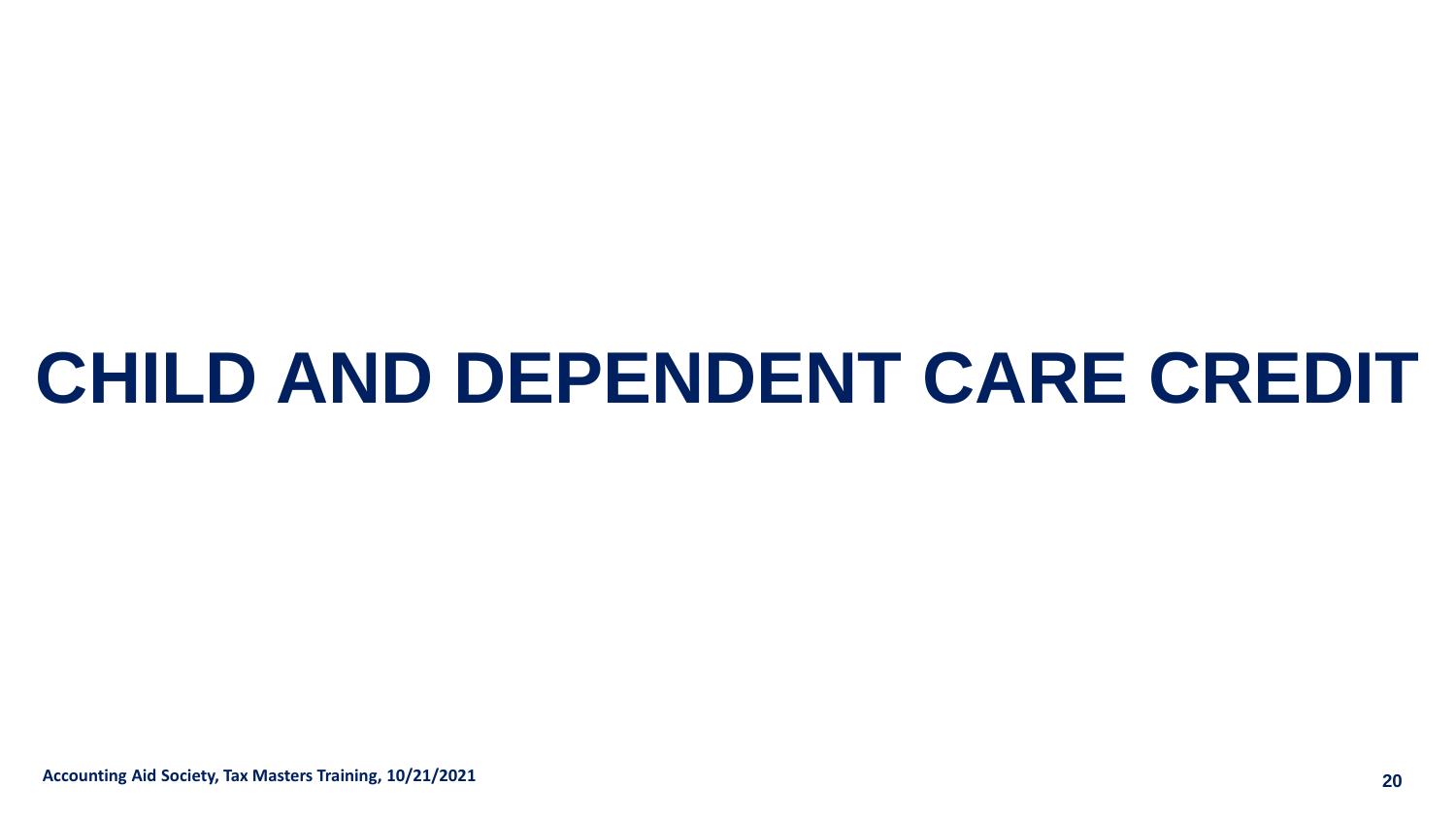- May be claimed by taxpayers who, in order to work or look for work, pay someone to take care of their qualifying person
- A qualifying person is a:
	- Qualifying child under age 13
	- Spouse who is incapable of self-care
	- Dependent who is incapable of self-care
- Claimed on Form 2441, Child and Dependent Care Expenses
- Only the custodial parent may claim the child and dependent care credit even if the child is being claimed as a dependent by the noncustodial parent under the rules for divorced or separated parents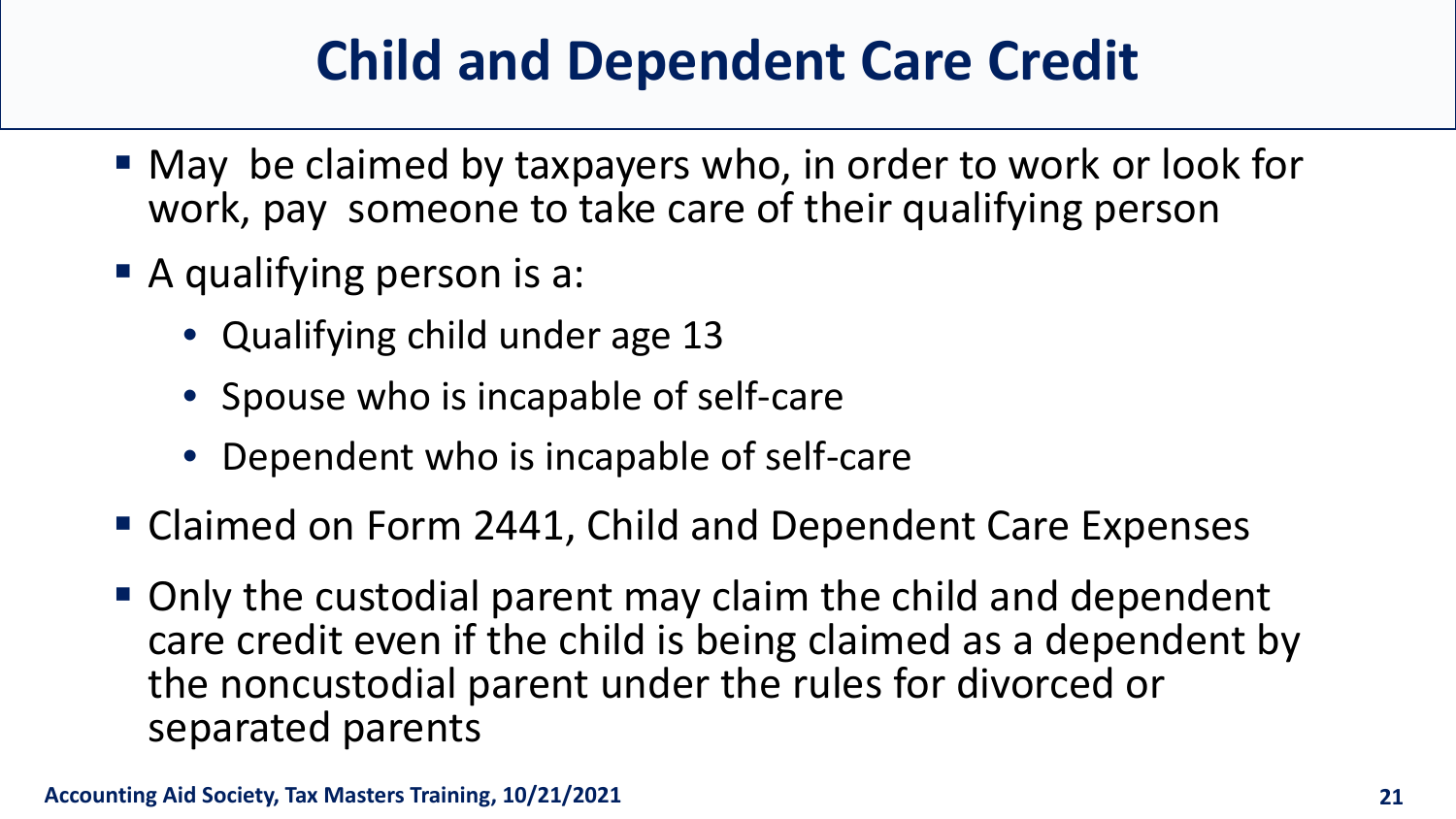- **The new law:** 
	- Increases the amount of the credit and eligible expenses for child and dependent care,
	- Modifies the phase-out of the credit for higher earners, and
	- Makes it refundable.
	- Is a temporary provision for 2021 only
- Eligible families can claim qualifying child and dependent care expenses of:
	- Up to \$8,000 for one qualifying person (up from \$3,000 in prior years), or
	- Up to \$16,000 for two or more qualifying persons (up from \$6,000 before 2021)

**Accounting Aid Society, Tax Masters Training, 10/21/2021 22**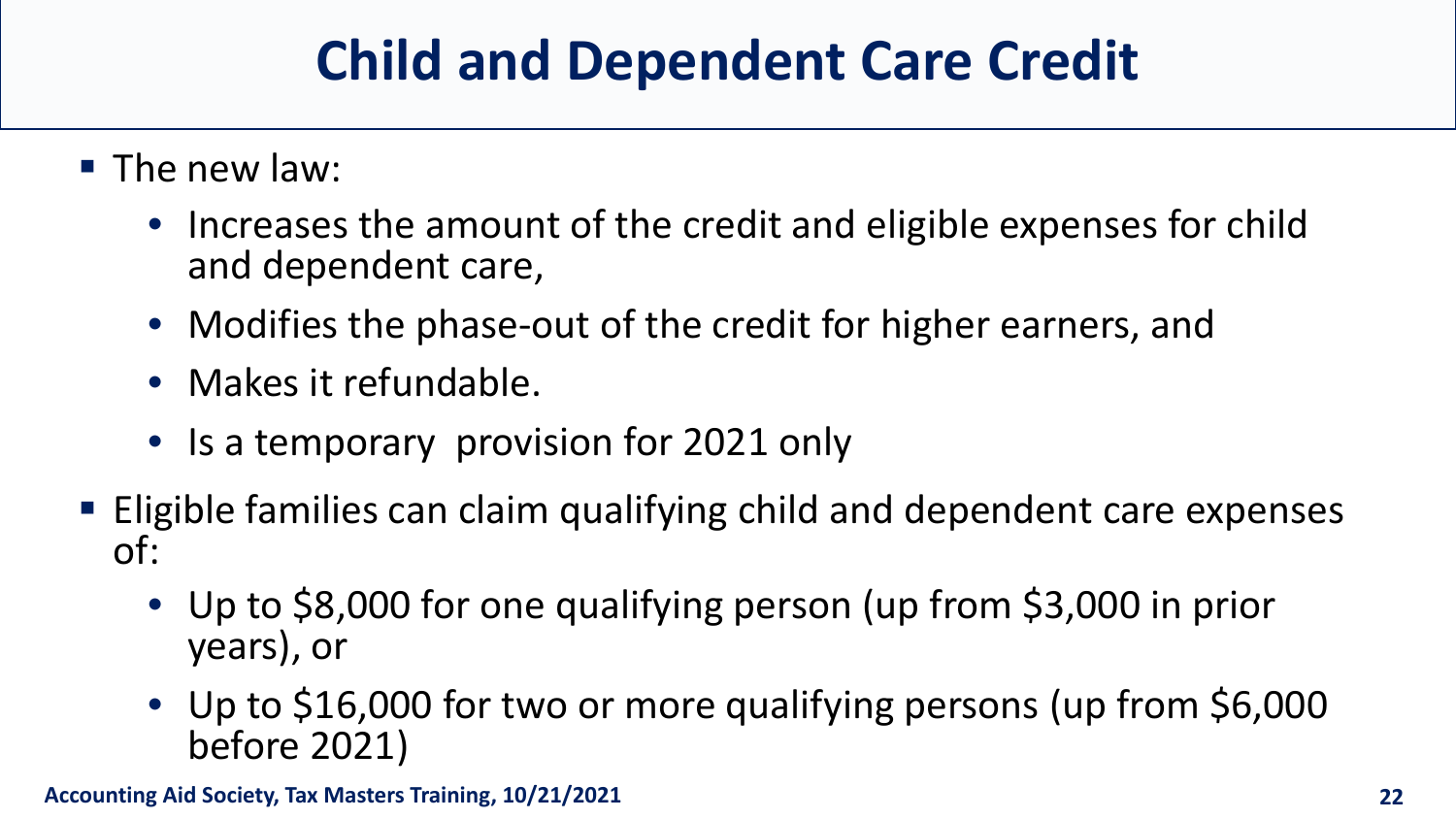- **Eligible families can claim qualifying child and** dependent care expenses of:
	- Up to \$8,000 for one qualifying person (up from \$3,000 in prior years), or
	- Up to \$16,000 for two or more qualifying persons (up from \$6,000 before 2021)
- **The credit ranges from 20% to 50% of the taxpayer's** expenses (maximum range was 35% in prior years)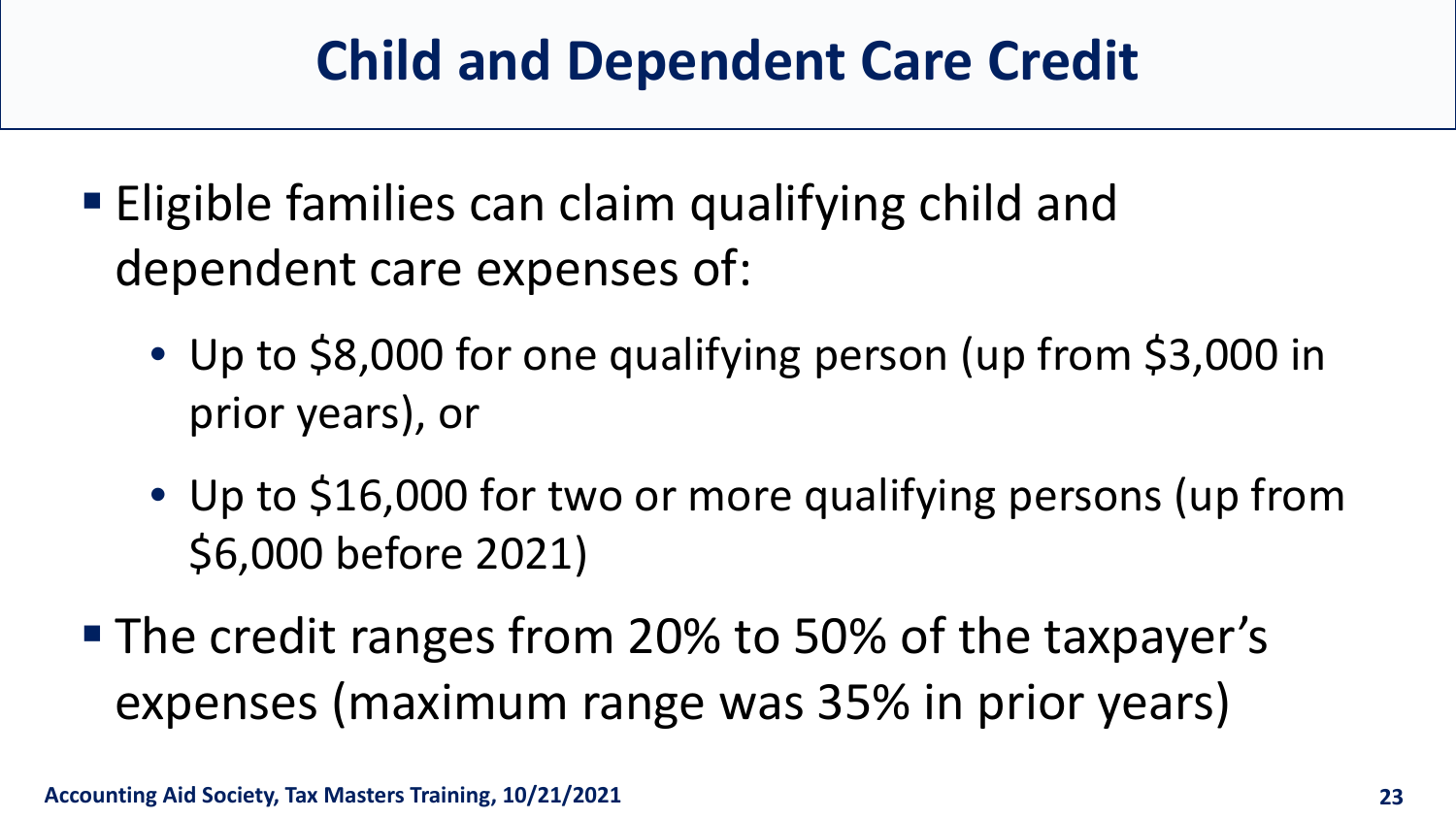- For 2021, the child and dependent care credit is fully refundable
	- To be eligible for refundability, a taxpayer, or spouse if filing jointly, must have had a main home in the United States for more than half of the year
	- New Checkbox B at the top of Form 2441 for taxpayers to indicate they meet these requirements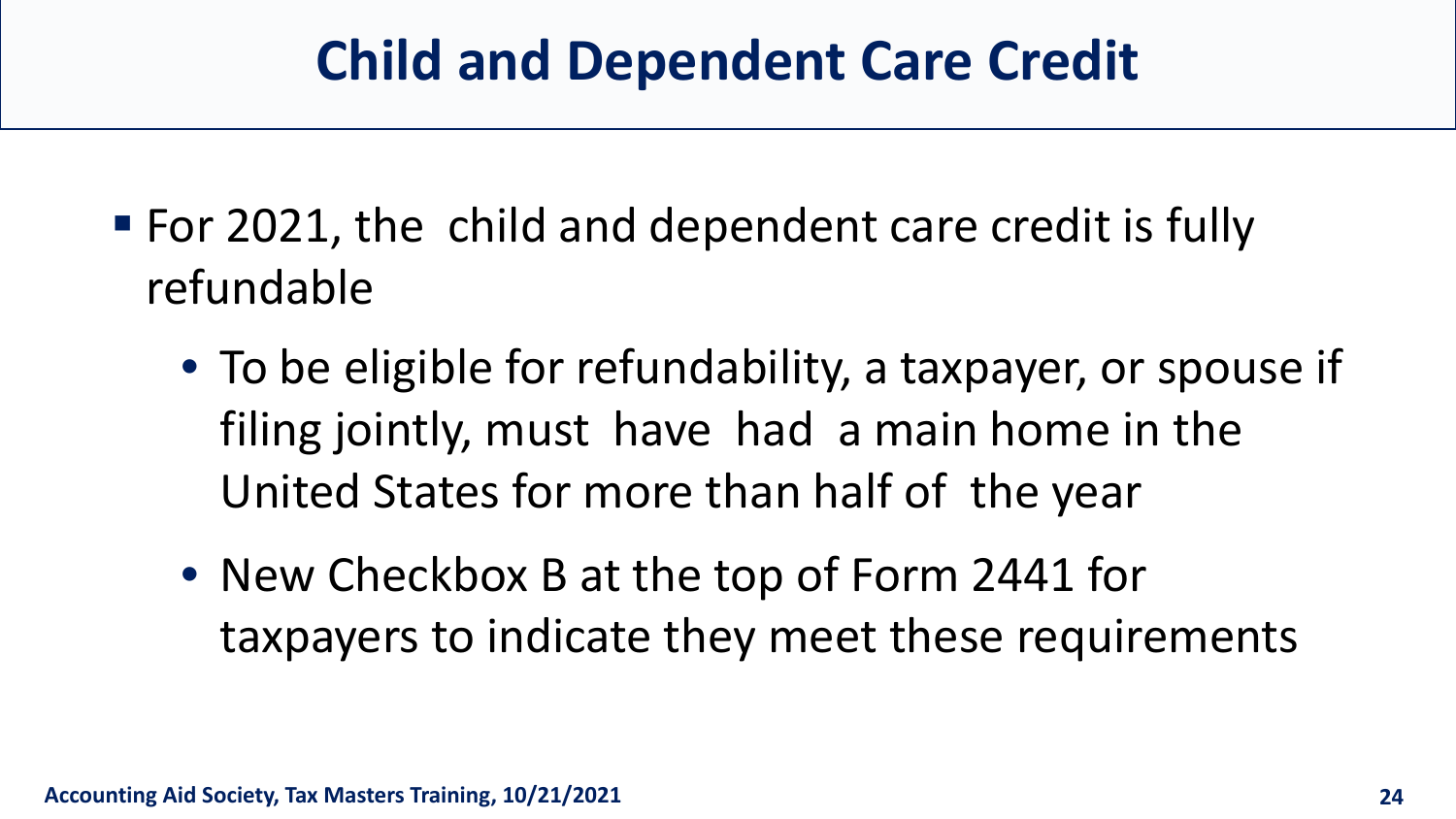- For 2021, the child and dependent care credit is fully refundable
	- To be eligible for refundability, a taxpayer, or spouse if filing jointly, must have had a main home in the United States for more than half of the year
	- New Checkbox B at the top of Form 2441 for taxpayers to indicate they meet these requirements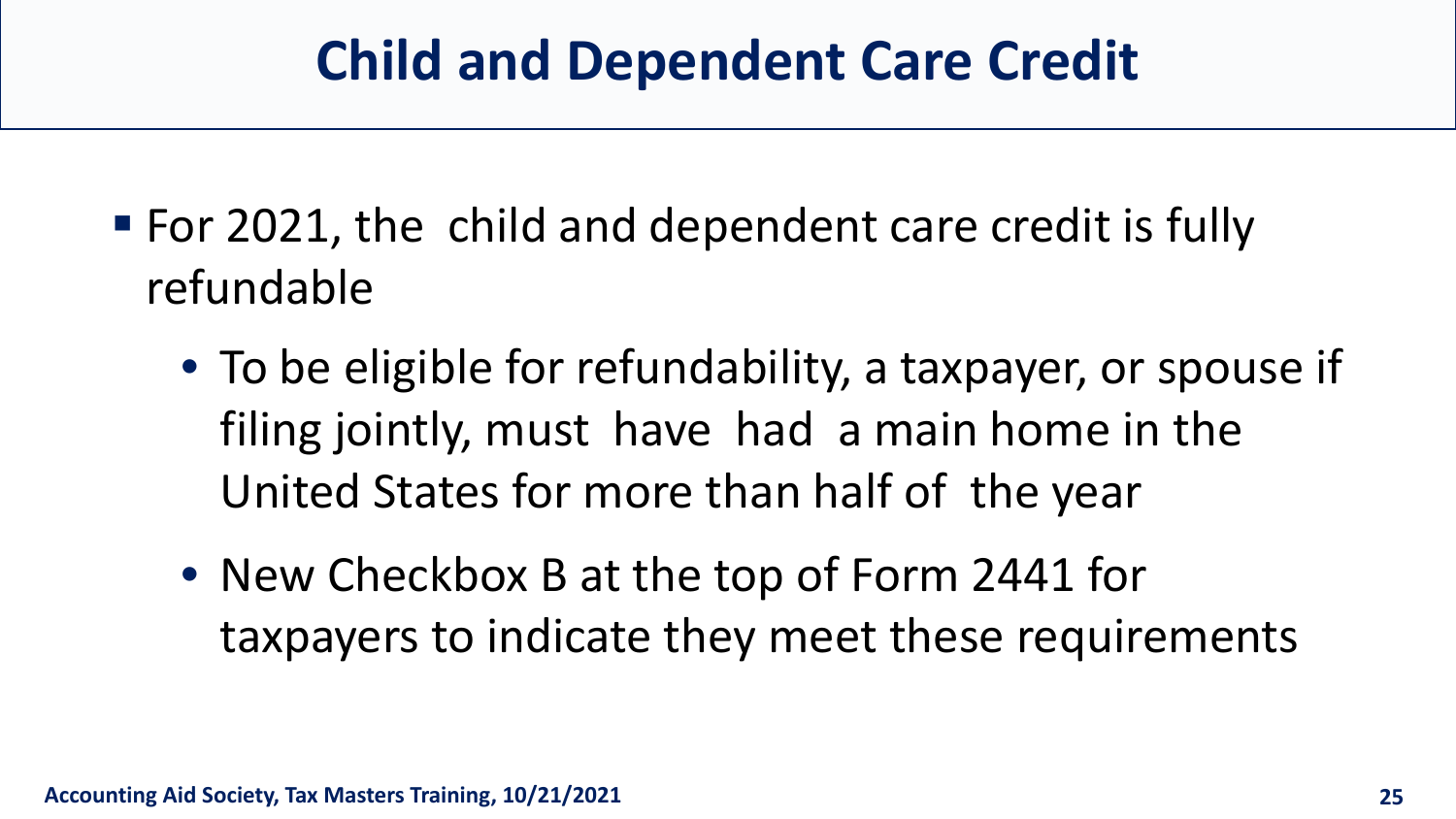- For 2021, the child and dependent care credit is fully refundable
	- To be eligible for refundability, a taxpayer, or spouse if filing jointly, must have had a main home in the United States for more than half of the year
	- New Checkbox B at the top of Form 2441 for taxpayers to indicate they meet these requirements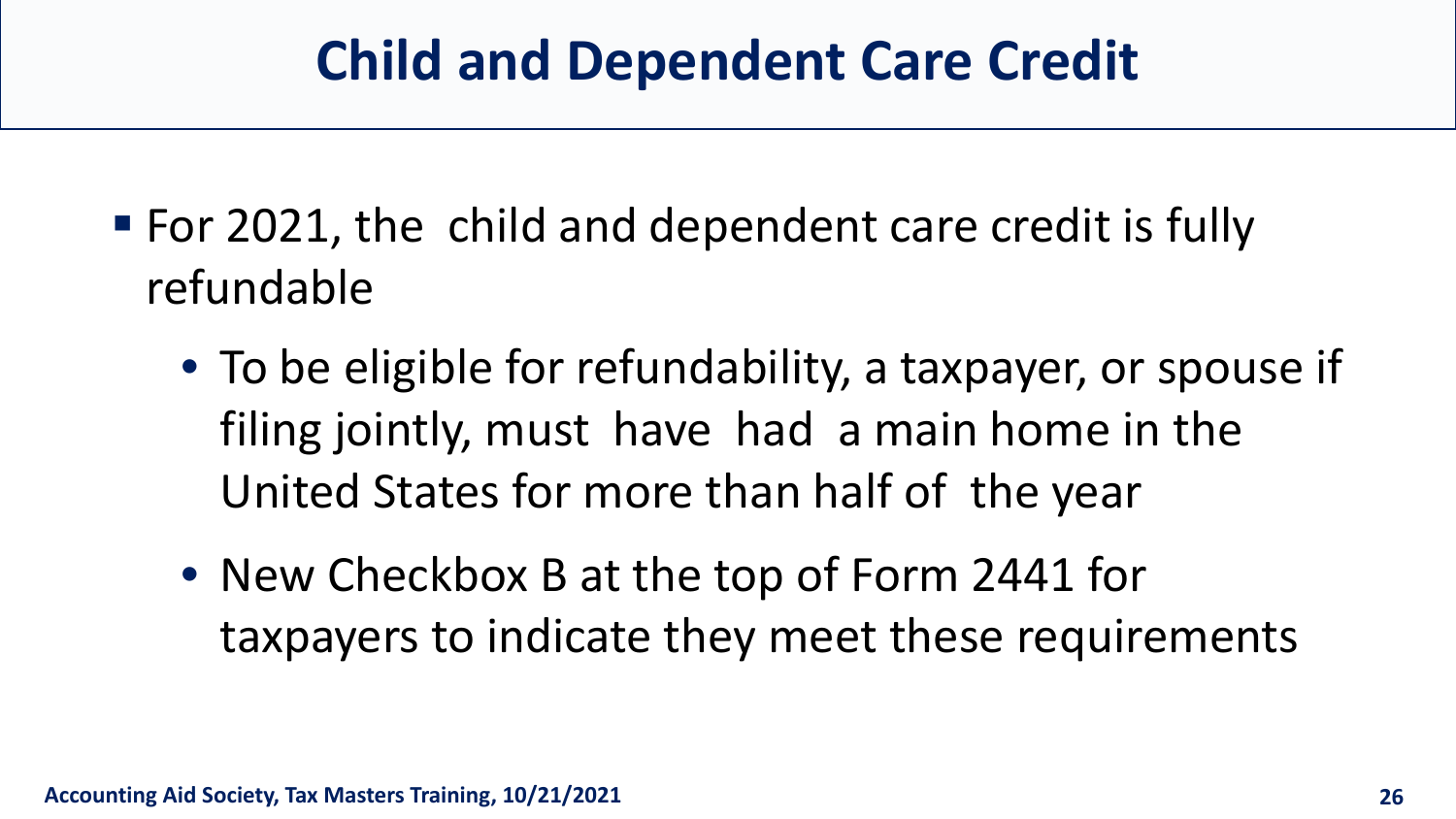- For 2021, the child and dependent care credit is fully refundable
	- To be eligible for refundability, a taxpayer, or spouse if filing jointly, must have had a main home in the United States for more than half of the year
	- New Checkbox B at the top of Form 2441 for taxpayers to indicate they meet these requirements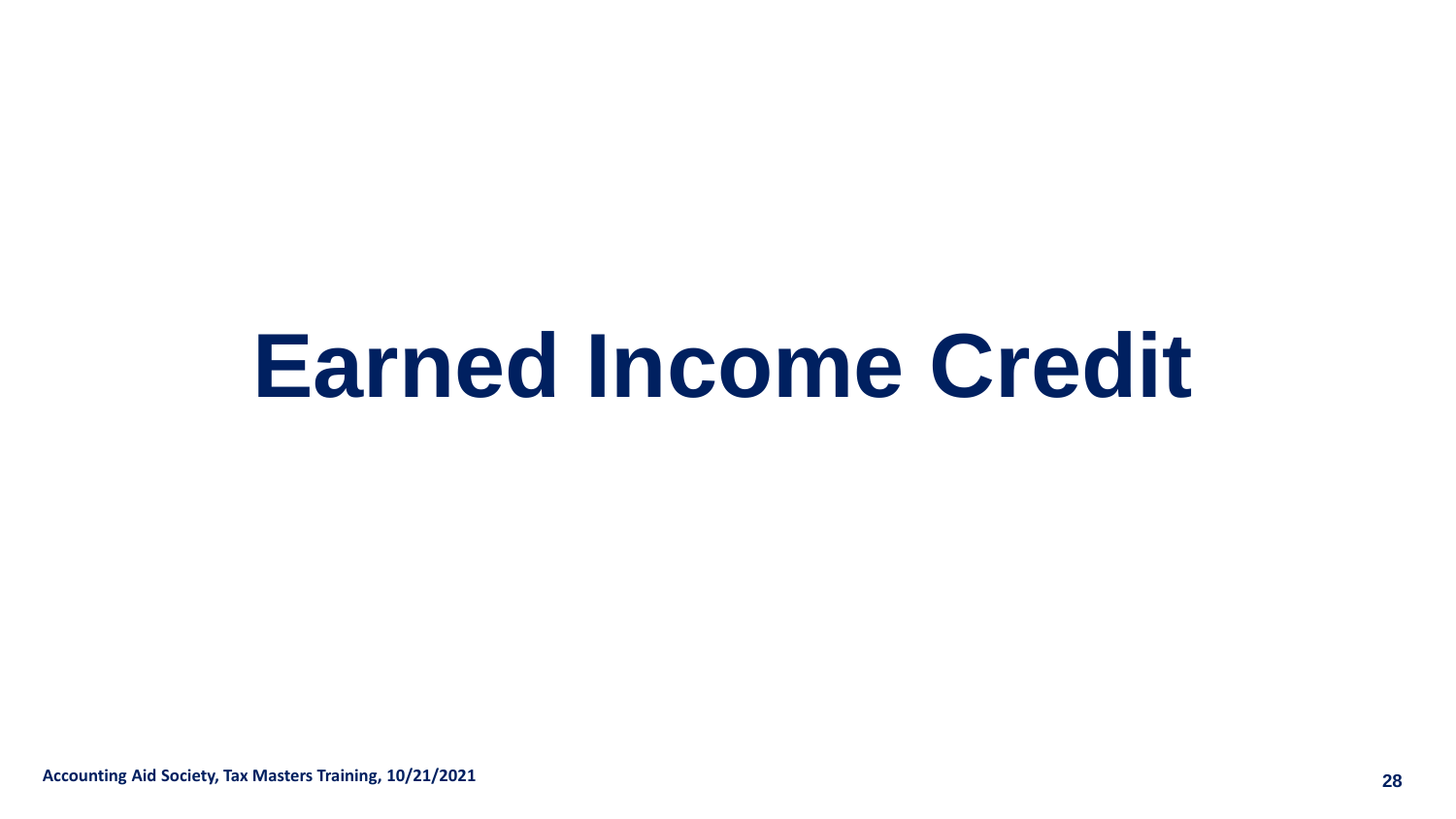#### **Temporary provisions for 2021 only:**

- EITC can be claimed by eligible workers who are at least 19 years of age enrolled in school
	- <sup>o</sup> Students under age 24 who were enrolled in a post- secondary educational institution at least half-time and for a period of at least five months don't qualify
- The upper age limit is eliminated
- Taxpayers may be able to elect to use their 2019 earned income to figure the EIC if their 2019 earned income is more than their 2021 earned income.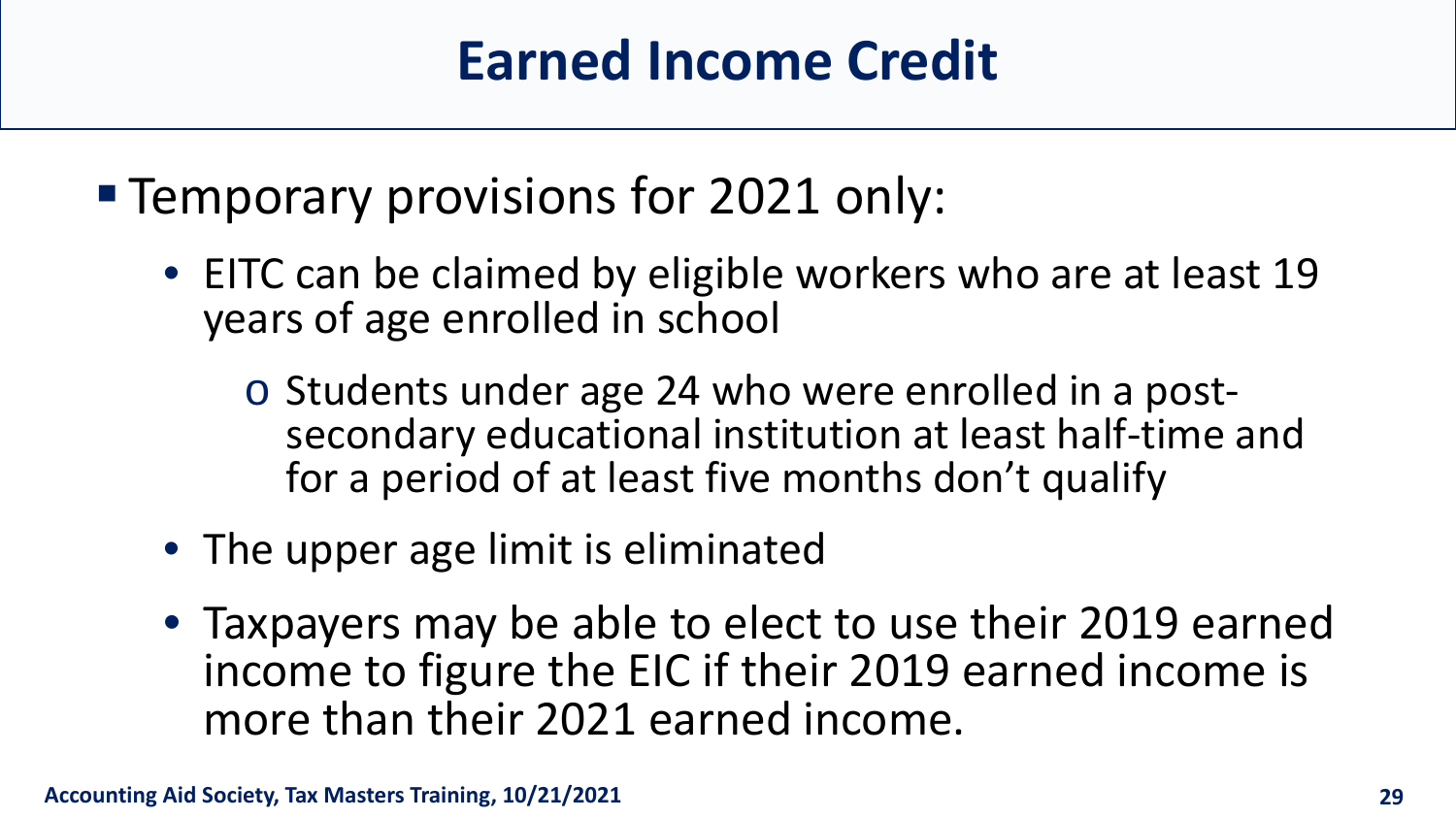## Temporary provisions for 2021 only (continued):

• The minimum age for a qualified former foster youth or a qualified homeless youth is 18 years of age

#### **What is a qualified former foster youth or a qualified homeless youth?**

The term 'qualified former foster youth' means an individual who was in foster care on or after the date that he or she turned 14 years old.

The term 'qualified homeless youth' refers to an individual who certifies that he or she is either an unaccompanied youth who is a homeless child or youth, or is unaccompanied, at risk of homelessness, and self-supporting.

An individual who meets either of these definitions and qualifies to claim the EITC without a qualifying child under age 19 must check a box on Form 1040 to certify that they meet these requirements.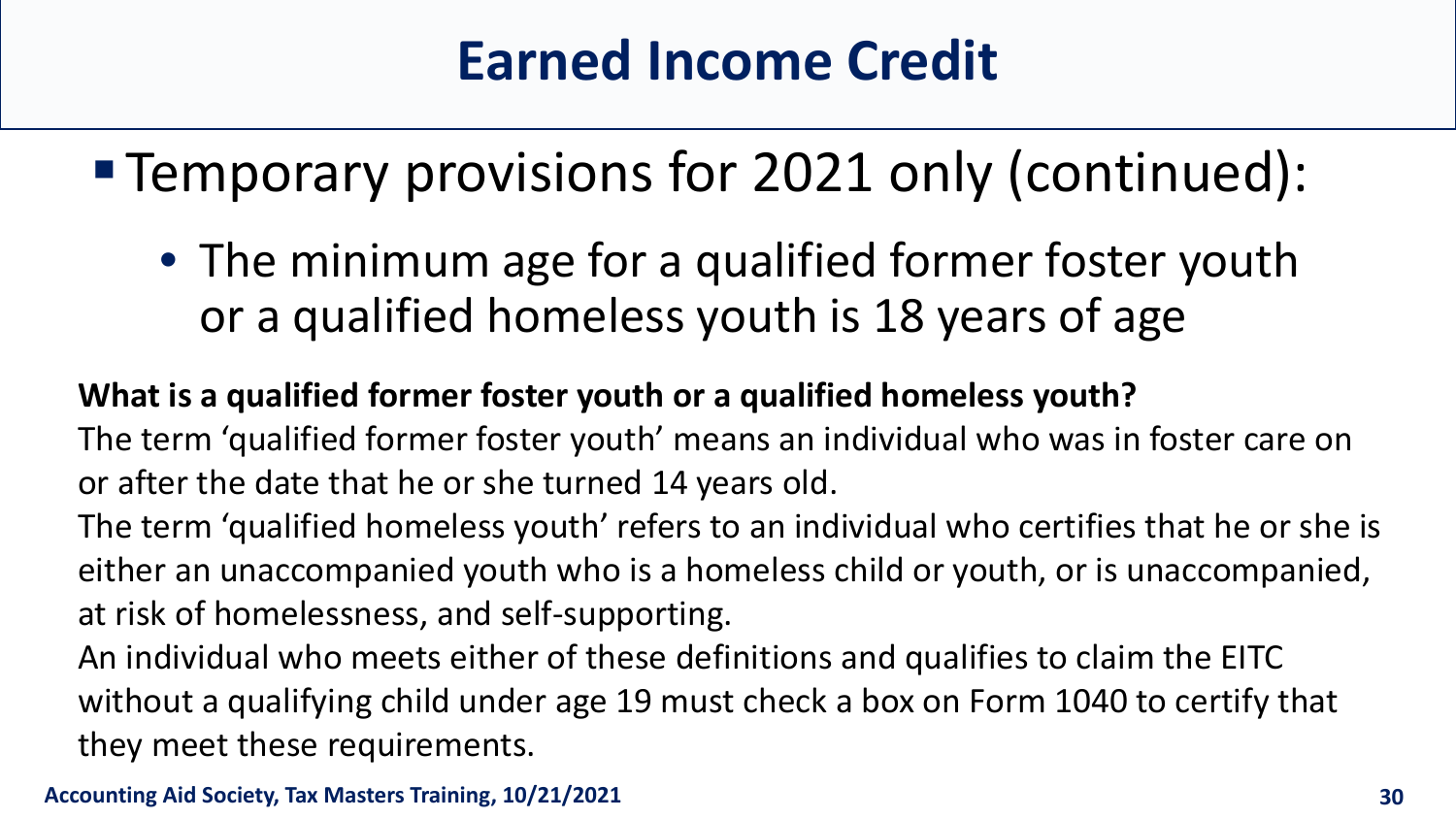- For 2021, the maximum credit increased to:
	- \$6,728 with three or more children
	- \$5,980 with two children
	- \$3,618 with one child
	- \$1,502 with no children
- **Earned Income Amount Increased** 
	- \$51,464 (\$57,414 if Married Filing Jointly) with three or more qualifying children
	- \$47,915 (\$53,865 if Married Filing Jointly) with two qualifying children
	- \$42,158 (\$48,108 if Married Filing Jointly) with one qualifying child
	- \$21,430 (\$27,380 if Married Filing Jointly) with no qualifying child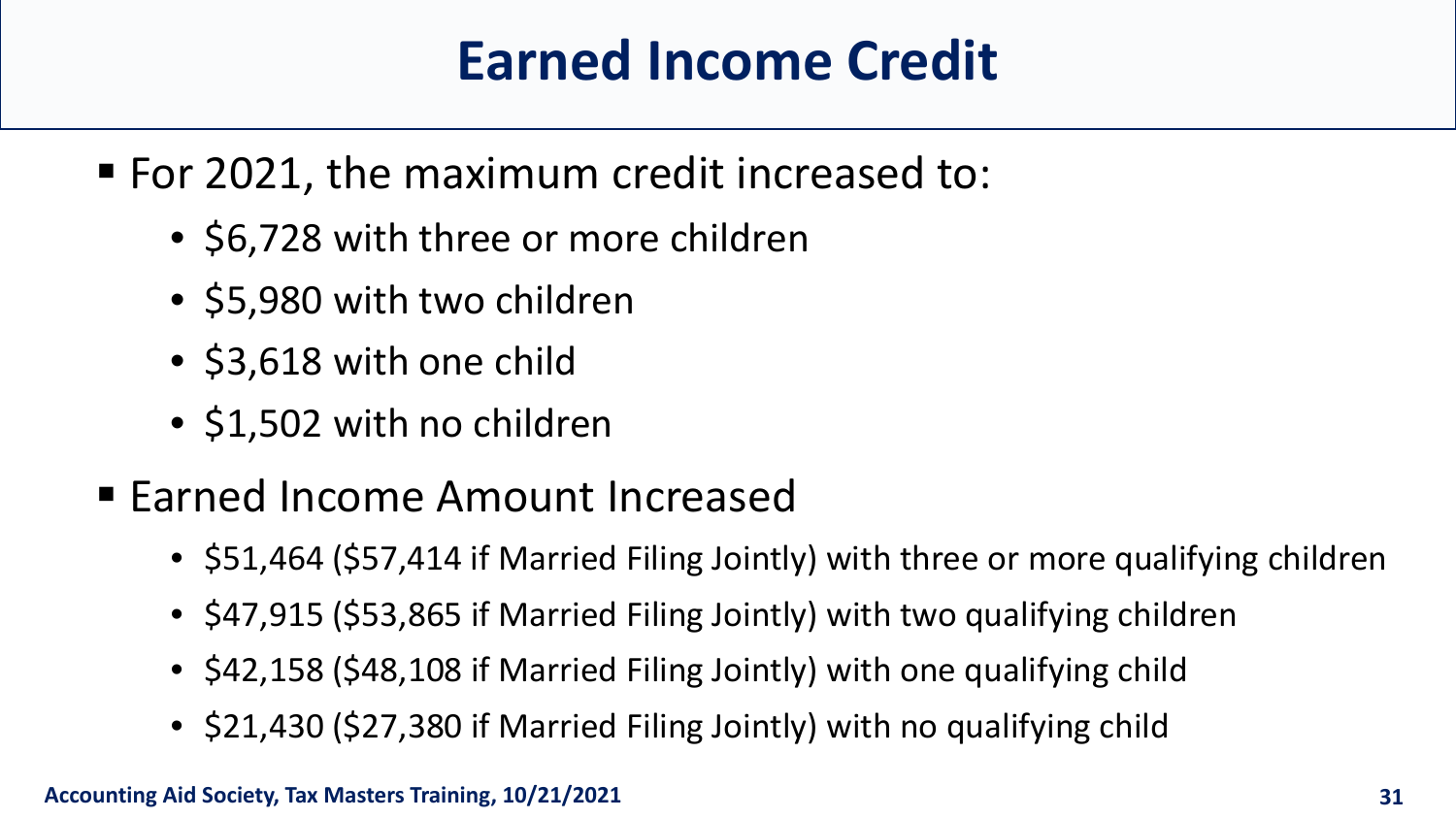# **Child Tax Credit and Credit for Other Dependents**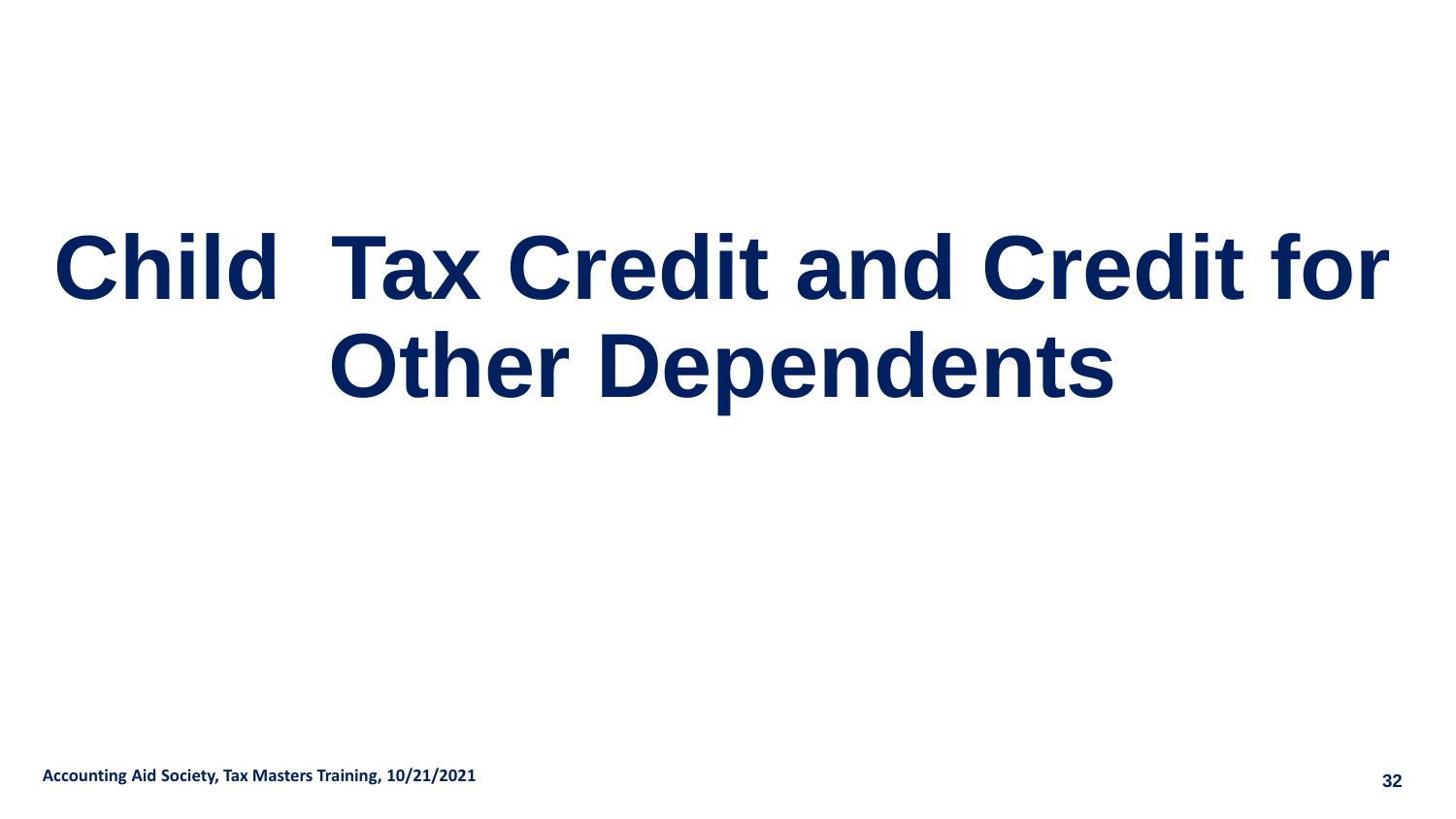- Expanded credit for 2021 only means:
	- The amounts of the credit for qualifying children increase for many taxpayers
	- For eligible taxpayers, the credit is fully refundable, which means that taxpayers can benefit from the credit even if they don't have earned income or don't owe any income taxes
	- Taxpayers can receive the credit for qualifying children who turn age 17 (rather than 16) in 2021
	- Eligible taxpayers may receive part of their estimated credit in 2021 before filing their 2021 tax return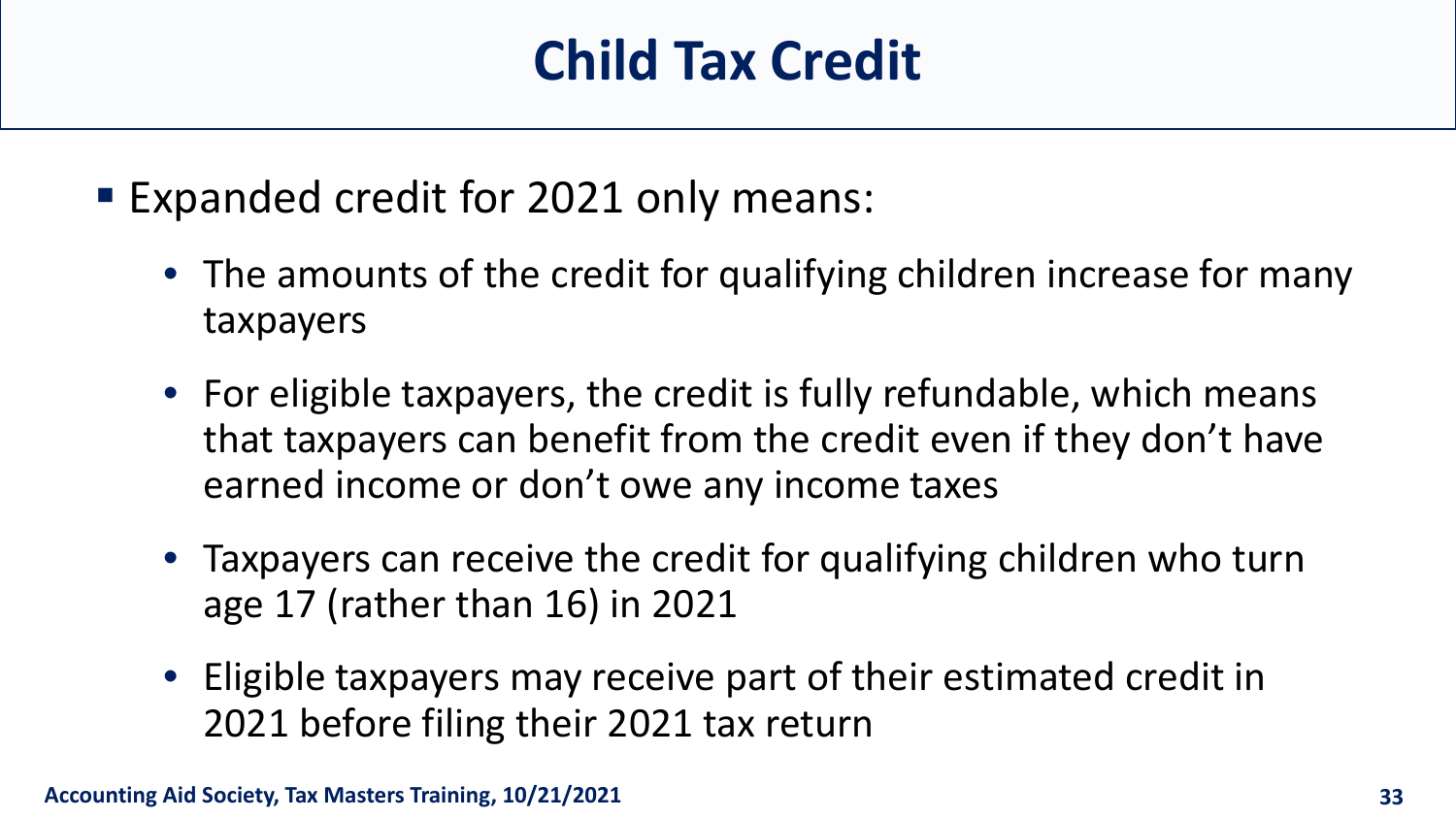- Credit amounts:
	- Up to \$3,000 per qualifying child between the ages of 6 and 17 at the end of 2021
	- \$3,600 per qualifying child under age 6 at the end of 2021
	- Under the prior law, the amount of the CTC was up to \$2,000 per qualifying child under the age of 17 at the end of the year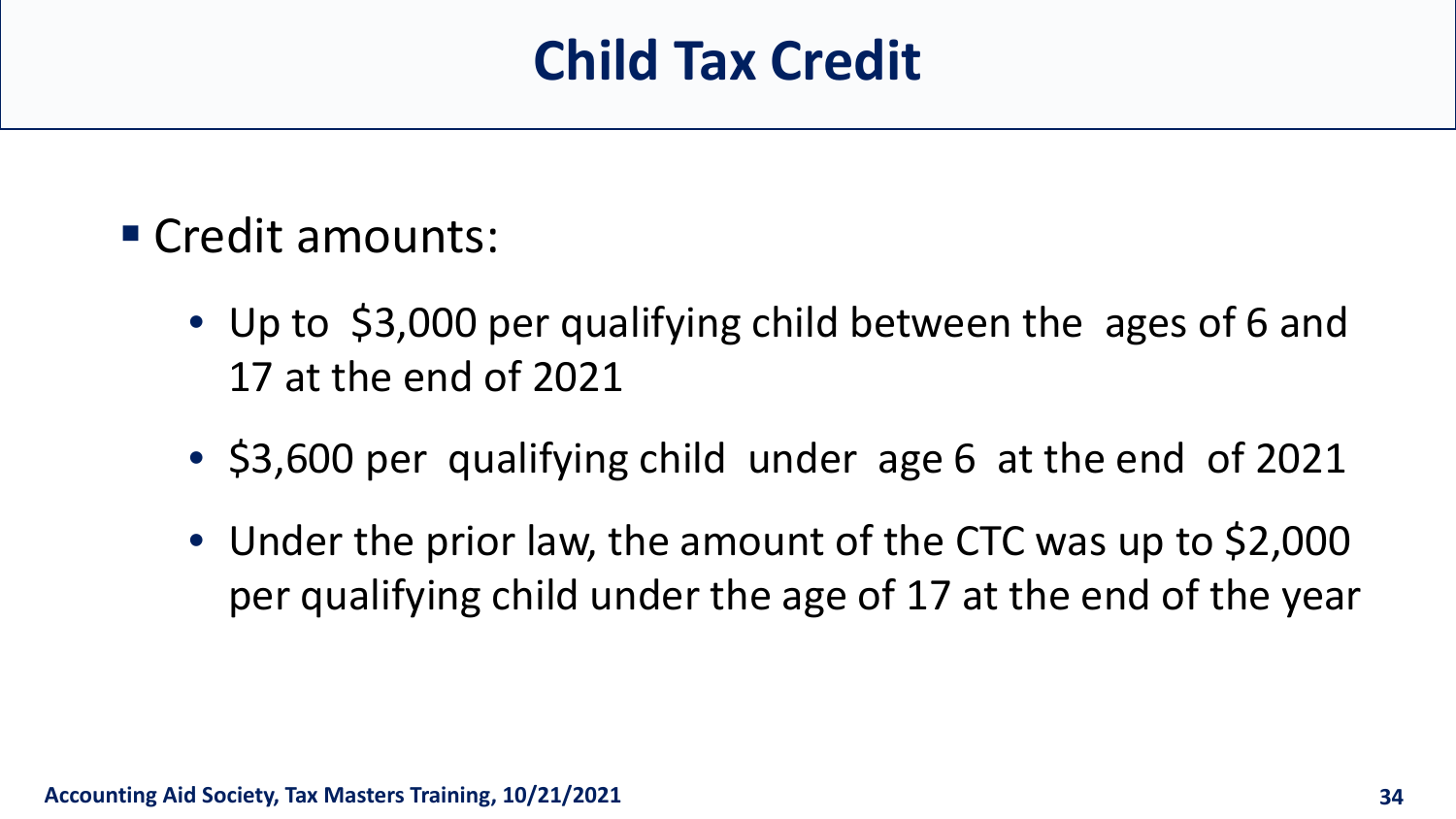#### **Eligibility for refundable child tax credit:**

- Taxpayer (or the spouse if filing jointly) lived in the United States for more than half of 2021 or is a bona fide resident of Puerto Rico for 2021
- If the taxpayer (and spouse if filing jointly) do not meet either of these residency requirements, the taxpayer will still be able to figure and claim a nonrefundable CTC and figure an additional child tax credit instead of the new refundable child tax credit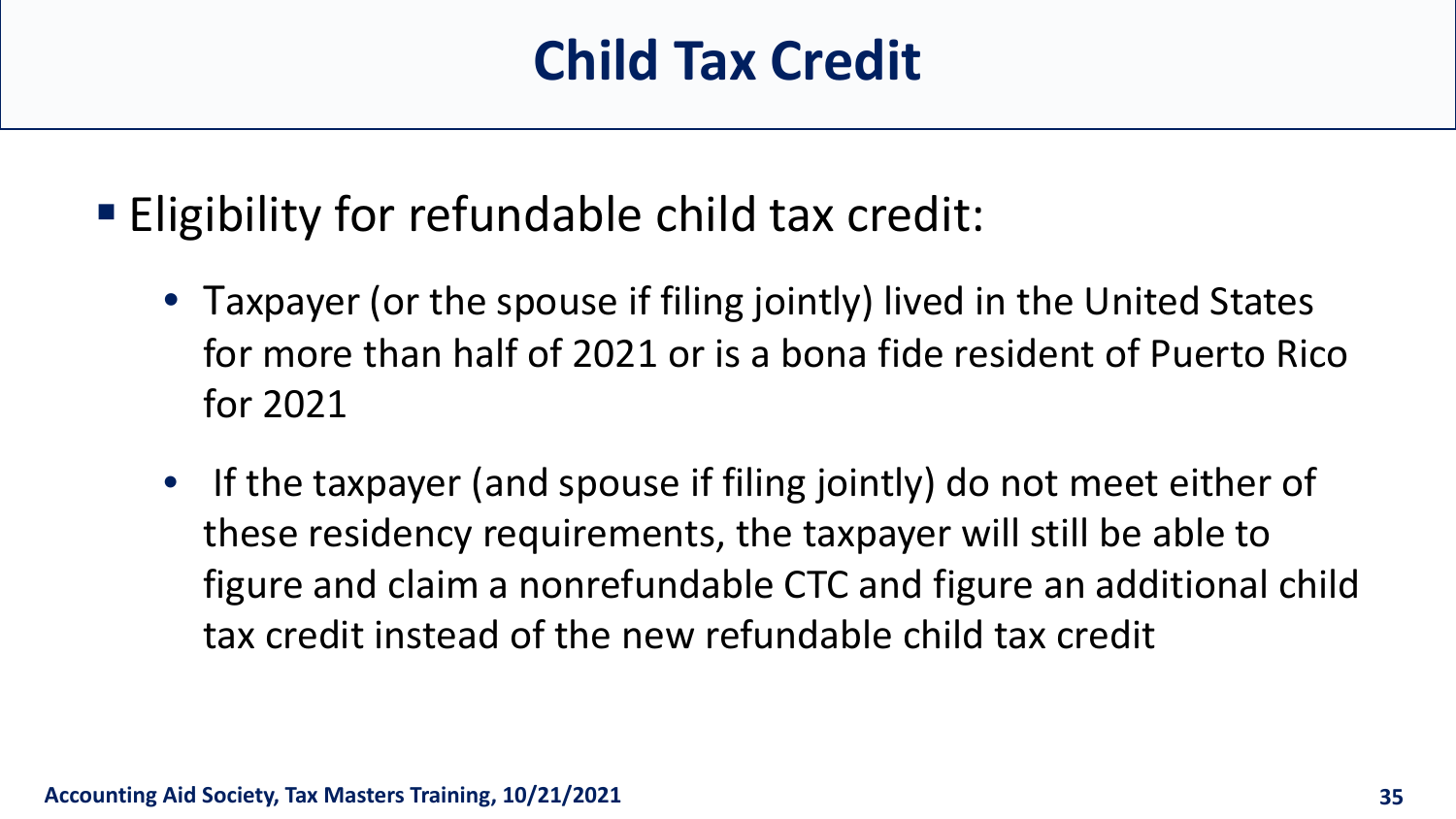- Advance payments of the 2021 CTC were made regularly from July through December
- Total of the advance payments was 50 percent of the CTC estimated to be allowable for 2021
- By the end of January 2022, taxpayers will receive Letter 6419 from the IRS showing the amount of advance payments for 2021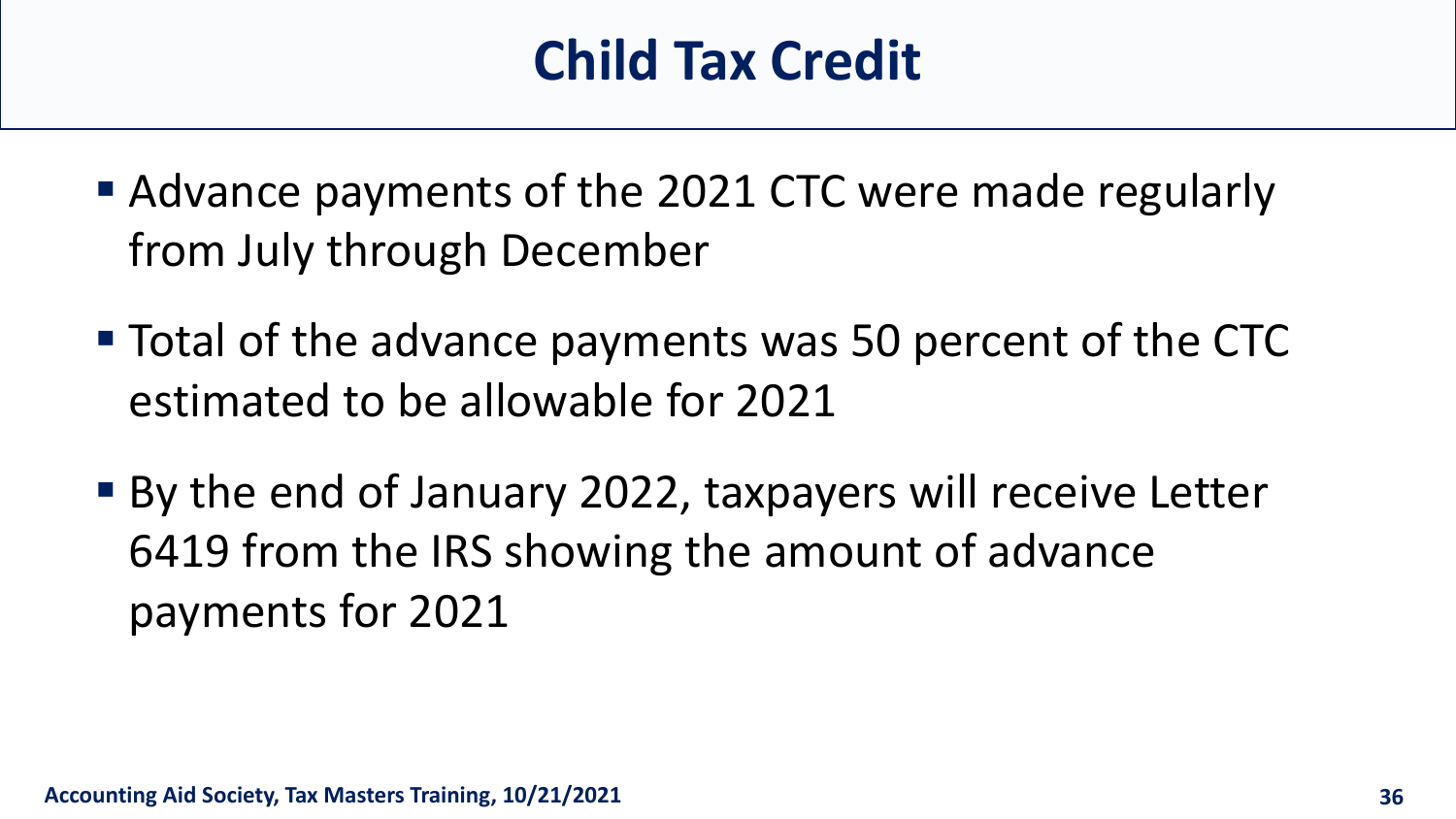- **Taxpayers will reconcile the advance payments on their 2021** income tax return and claim any additional credit to which they are entitled
- Some taxpayers may be eligible for repayment protection that will excuse them from repaying some or all of the excess amount
- Advanced payments will be reconciled on Form 8812, Credits got Qualifying Children and Other Dependents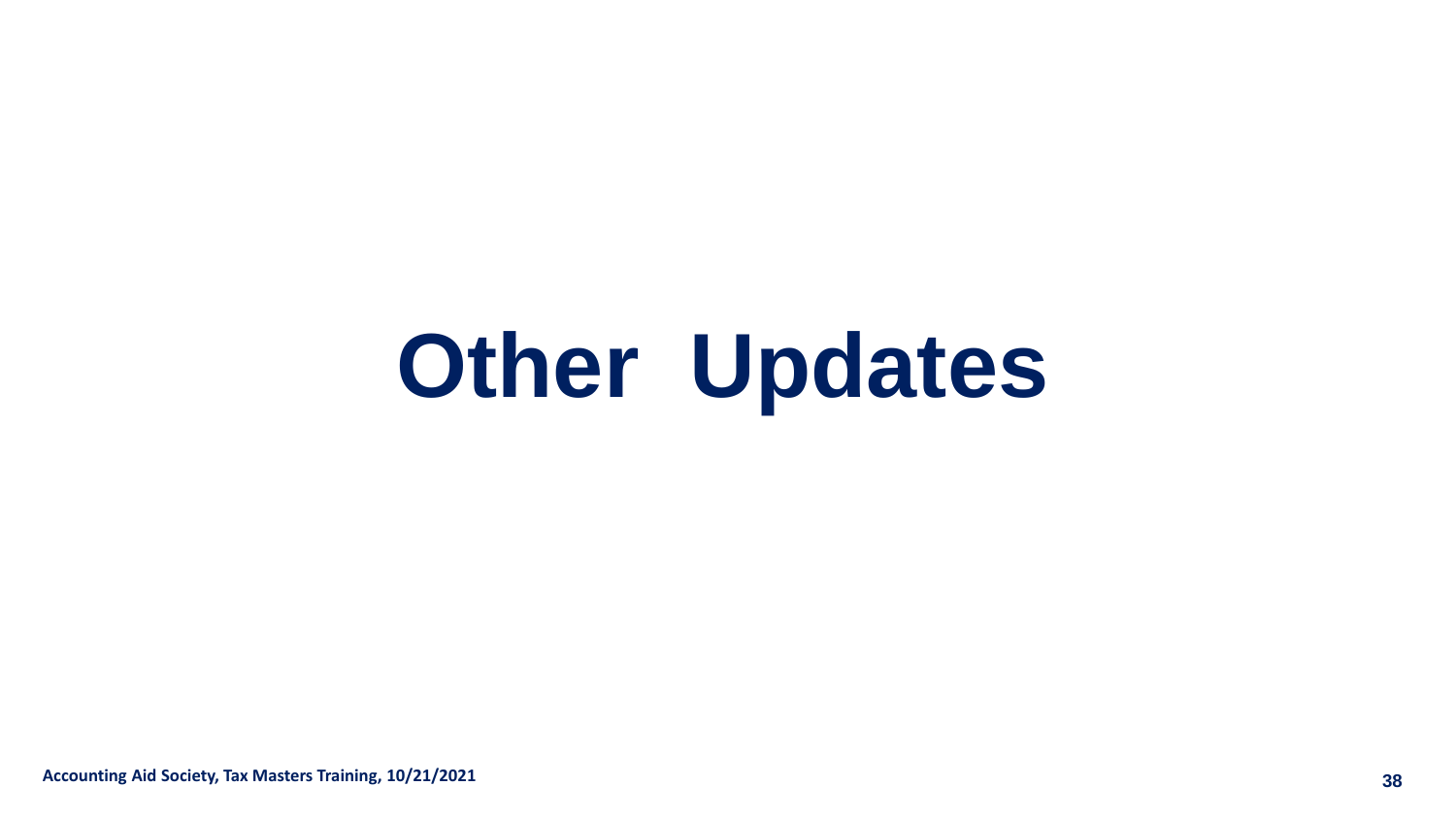- **Unemployment Compensation** 
	- The exclusion of \$10,200 of unemployment compensation was for tax year 2020 only
- **Excess Advance Premium Tax Credit**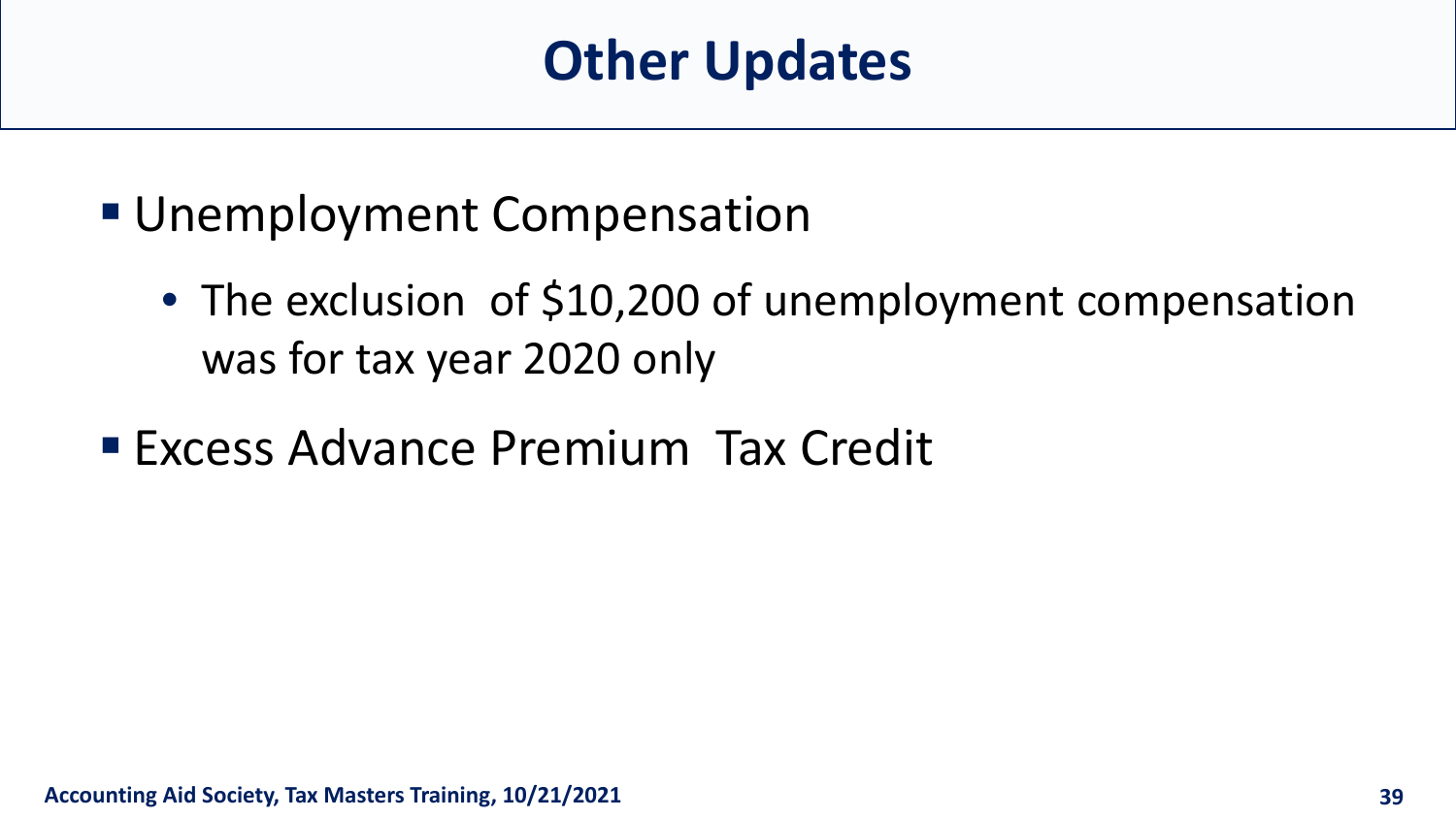- **Tuition and fees deduction** 
	- Not deductible for tax years beginning after 2020
	- Income limitations for the lifetime learning credit were increased to help filers transition to the lifetime learning credit
- Educator Expenses of Elementary and Secondary School Teachers
	- The deduction is \$250 (no change)
	- Qualified expenses include amounts paid or incurred after March 12, 2021, for personal protective equipment, disinfectant, and other supplies used for the prevention of the spread of coronavirus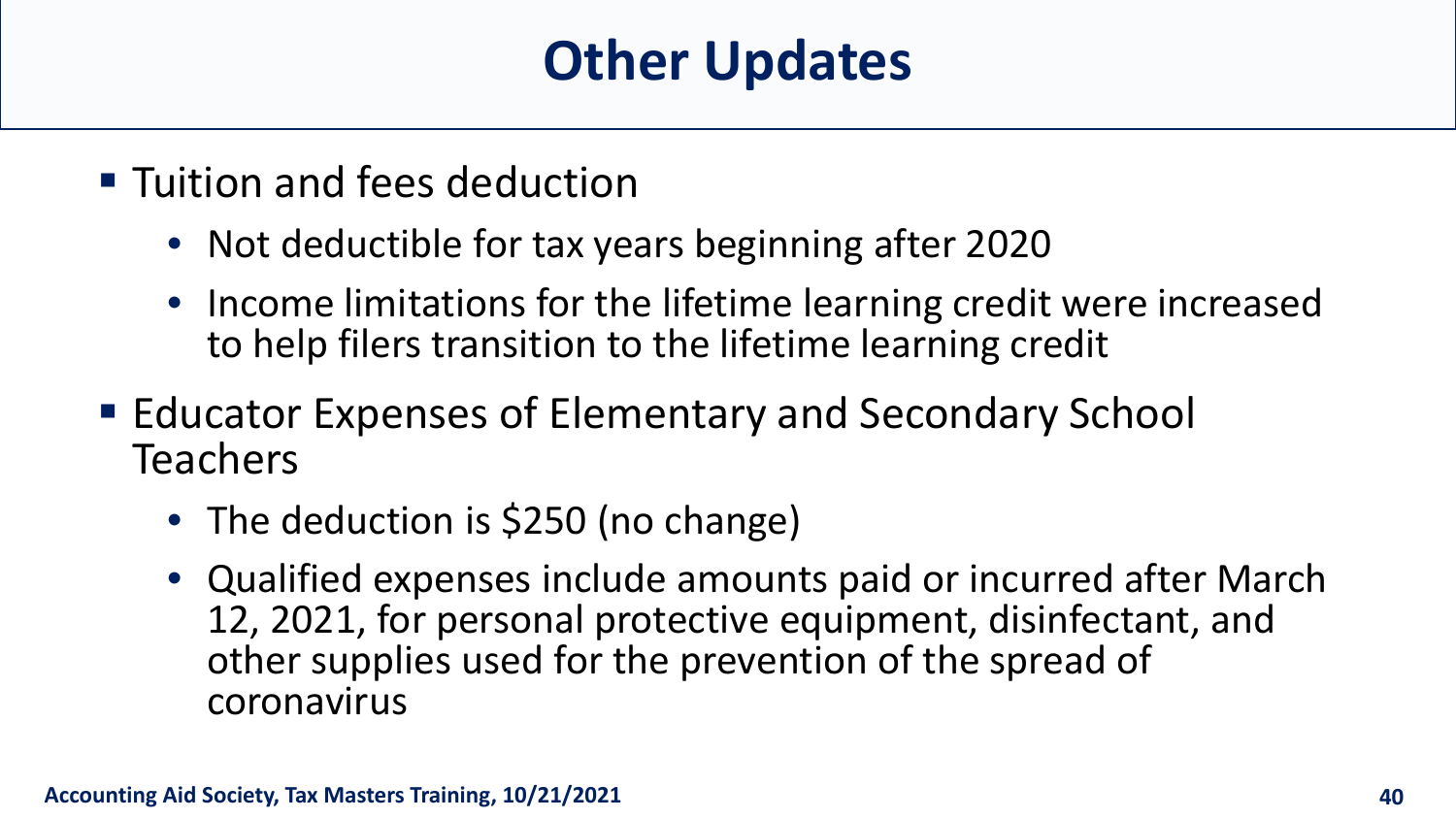- **Expired Legislation The following were one-year** provisions for tax year 2020 and are now expired:
	- Deferred payment of the employer's share of Social Security tax for self-employed individuals
	- Coronavirus-related withdrawals up to \$100,000 from IRAs or workplace retirement plans
	- Waiver of required minimum distribution rules for certain defined contribution plans and IRAs for calendar year 2020.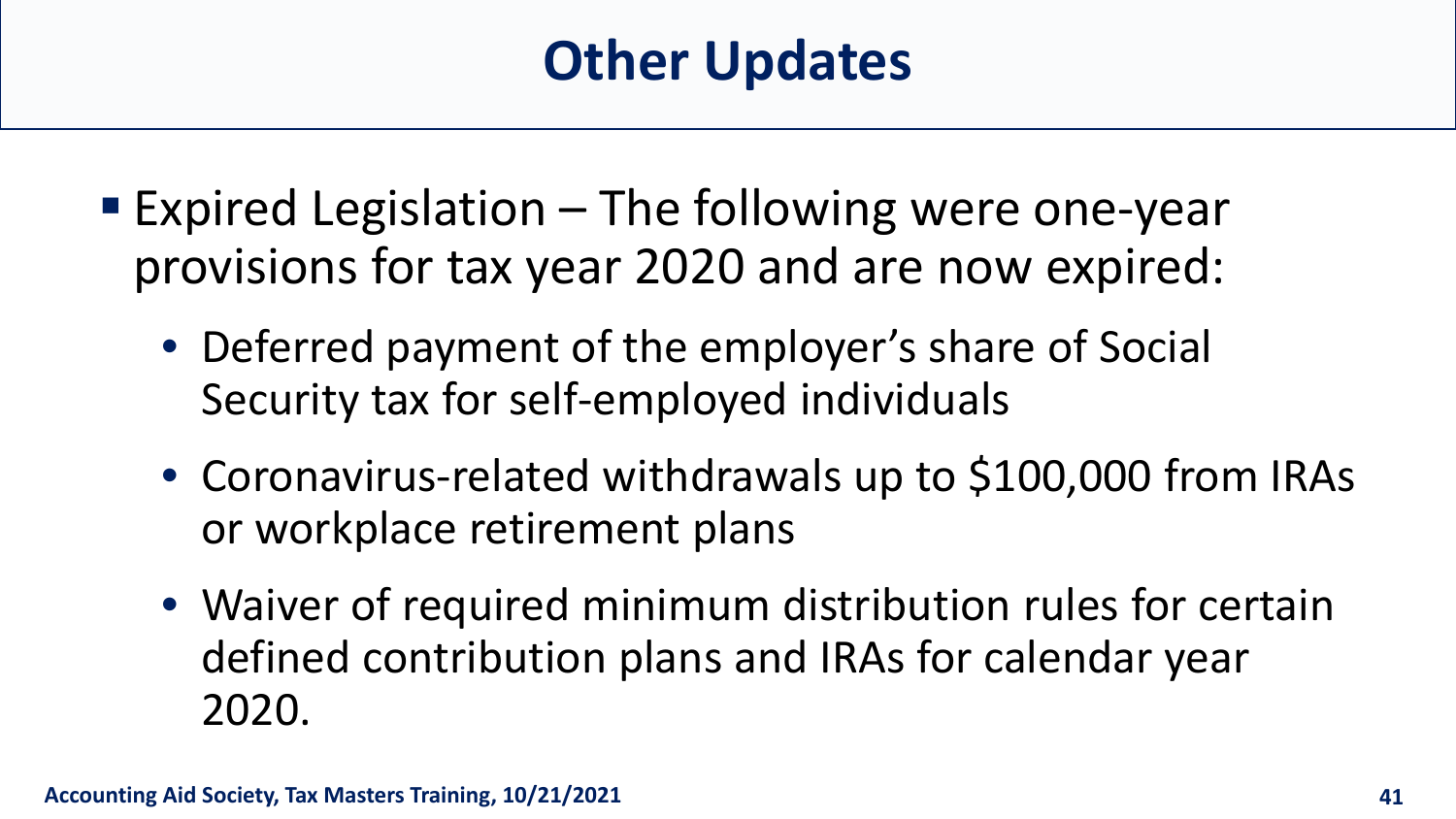- The Taxpayer Certainty and Disaster Tax Relief Act of 2020 made the following changes (noninclusive list):
	- The reduction in the medical expense deduction floor is made permanent at 7.5%
	- Deduction for qualified tuition & fees is repealed
	- The exclusion from gross income for a discharge of qualified principal residence indebtedness is extended through December 31, 2025. The provision reduces the maximum amount that may be excluded from \$2,000,000 to \$750,000 (\$375,000 in the case of a married individual filing a separate return). This applies to discharges of indebtedness after December 31, 2020.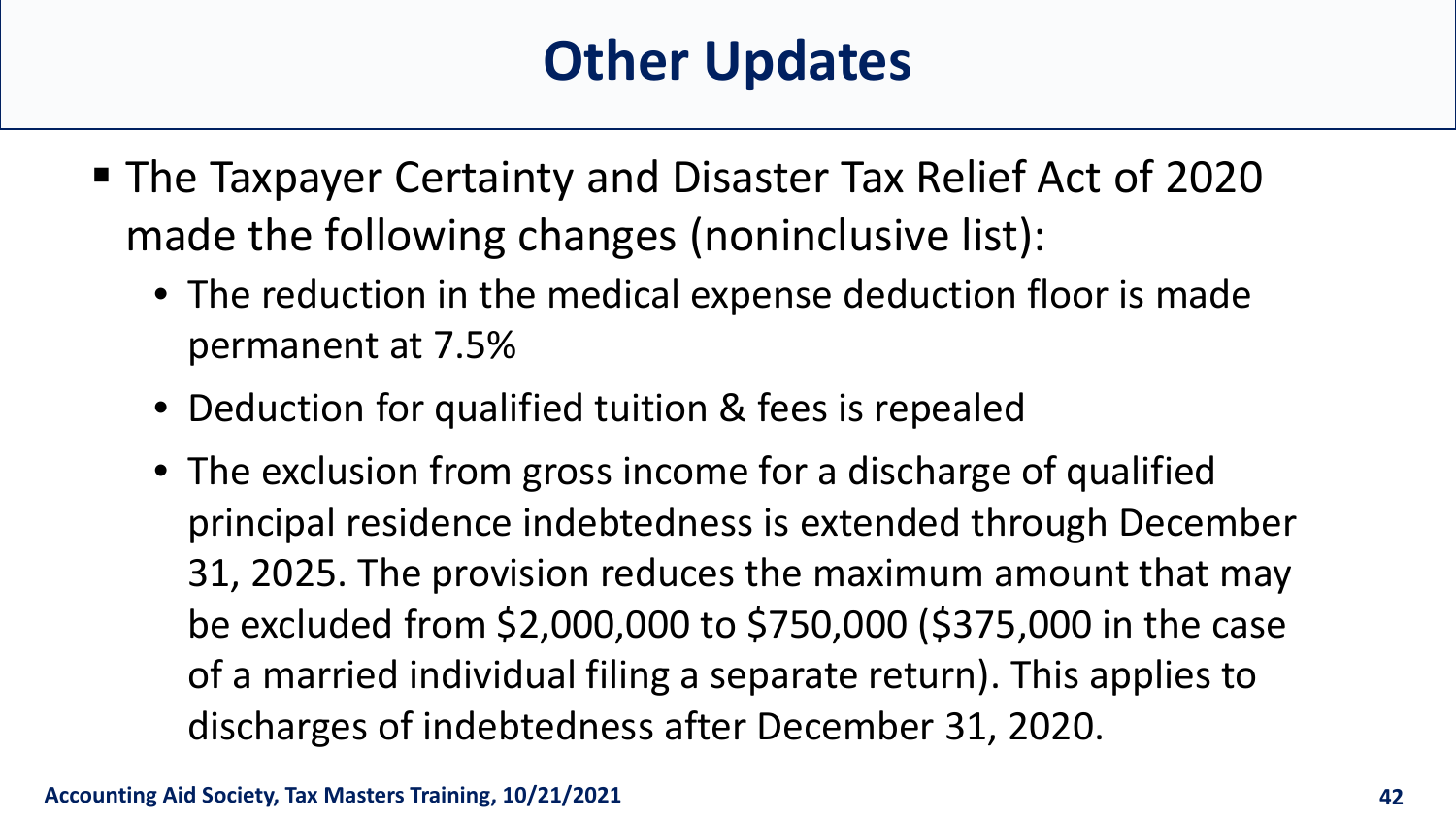- The Taxpayer Certainty and Disaster Tax Relief Act of 2020 made the following changes (noninclusive list), continued:
	- The treatment of mortgage insurance premiums as qualified residence interest is extended for 1 year (through December 31, 2021)
	- The credit for purchases of nonbusiness energy property is extended for 1 year (through December 31, 2021)
	- The deduction for charitable contributions for taxpayers who do not itemize is extended and modified
	- The increased limit on deductible charitable contributions for taxpayers who itemize is extended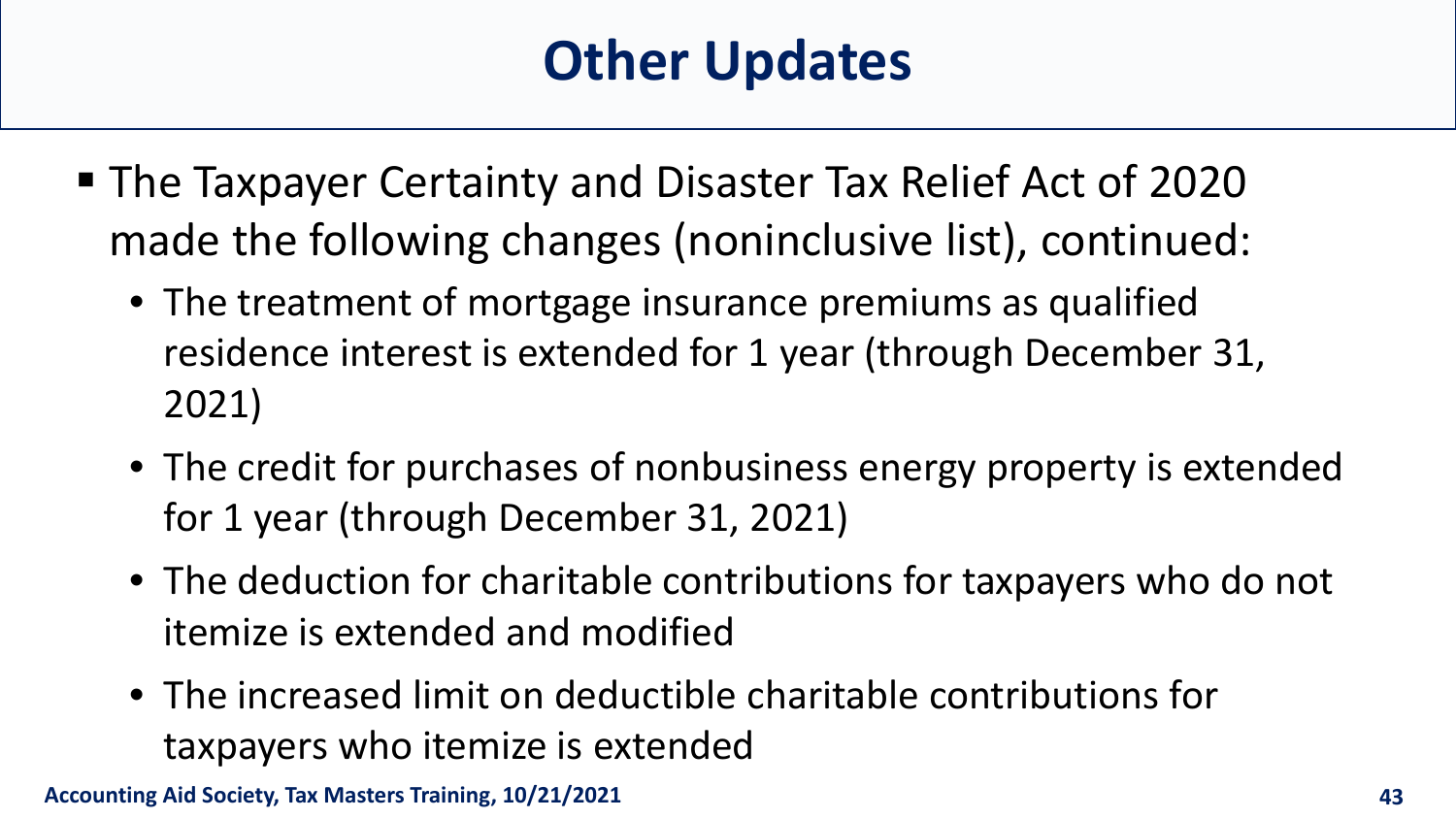- Gross income limitation for a qualifying relative is \$4,300 (no change)
- **Standard deduction:** 
	- \$12,550 Single or Married Filing Separately (increase of \$150)
	- \$18,800 Head of Household (increase of \$150)
	- \$25,100 Married Filing Jointly or Qualifying Widow(er) (increase of \$300)
- Additional standard deduction amounts for taxpayers who are 65 and older or blind:
	- \$1,700 for Single or Head of Household (increase of \$50)
	- \$1,350 for married taxpayers of Qualifying Widow(er) (increase of \$50)
- April 18, 2022 Due date for 2021 federal individual income tax return